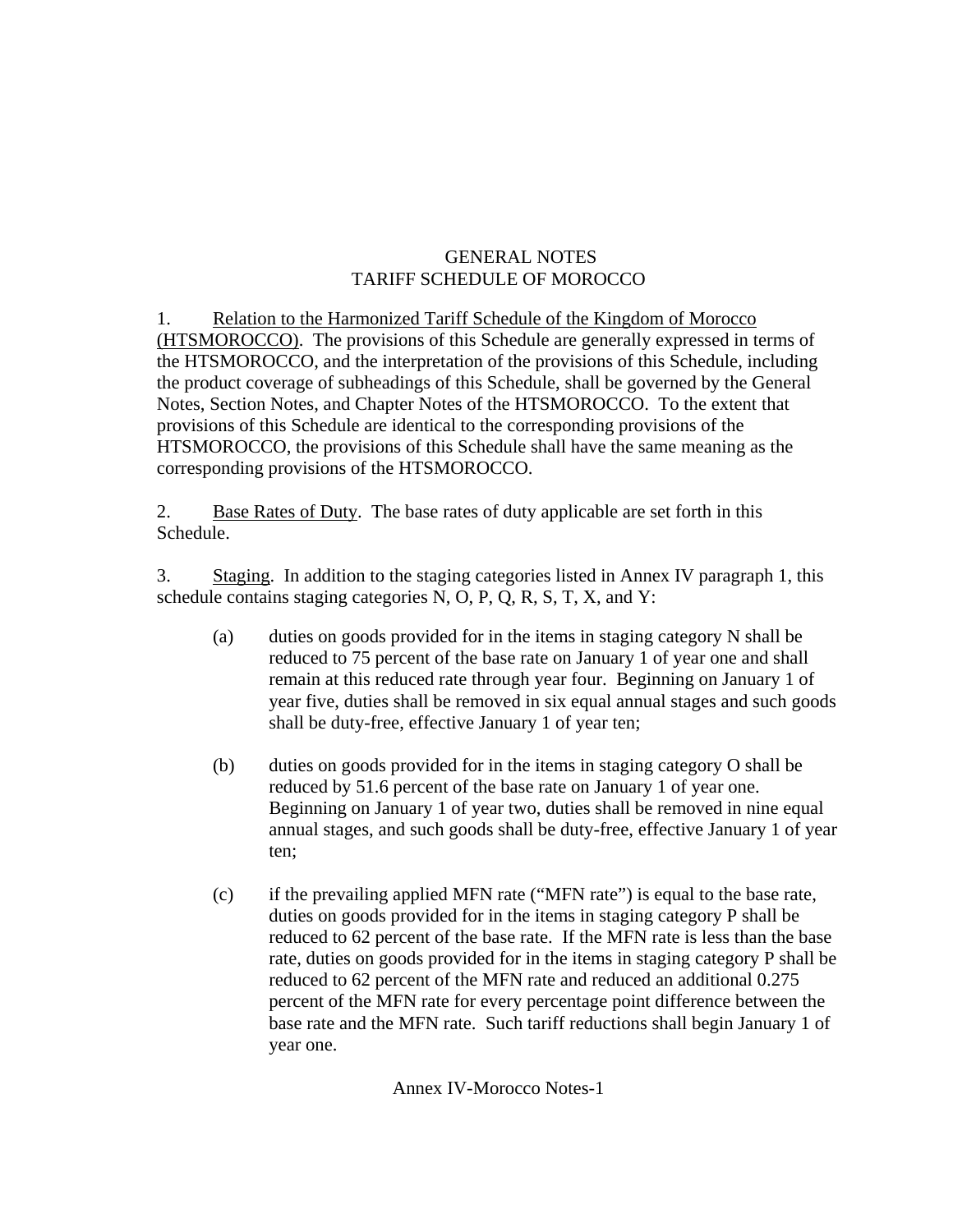- (d) duties on goods provided for in the items in staging category Q shall be removed in 18 equal annual stages beginning on January 1 of year one, and such goods shall be duty-free, effective January 1 of year 18;
- (e) duties on goods provided for in the items in staging category R shall remain at base rates during years one through seven. Duties on these goods shall be reduced by 5.6 percent of the base rate on January 1 of year eight and by an additional 5.6 percent of the base rate on January 1 of each year thereafter through year 13. On January 1 of year 14, duties on these goods shall be reduced by an additional 11.1 percent of the base rate, and by an additional 11.1 percent of the base rate on January 1 of each year thereafter through year 19. Such goods shall be duty-free, effective January 1 of year 19;
- (f) duties on goods provided for in the items in staging category S shall remain at base rates during years one through ten. Duties on these goods shall be reduced by 4.8 percent of the base rate on January 1 of year 11 and by an additional 4.8 percent of the base rate on January 1 of each year thereafter through year 17. On January 1 of year 18, duties on these goods shall be reduced by an additional 8.3 percent of the base rate, and by an additional 8.3 percent of the base rate on January 1 of each year thereafter through year 25. Such goods shall be duty-free, effective January 1 of year 25;
- (g) duties on goods provided for in the items in staging category T shall be reduced by 83.64 percent of the base rate on January 1 of year one. Beginning on January 1 of year two, duties shall be removed in four equal annual stages, and such goods shall be duty-free, effective January 1 of year five;
- $(h)$  duties on goods provided for in the items in staging category X shall be reduced by 10 percent of the base rate on January 1 of year one. Beginning on January 1 of year two, duties shall be removed in four equal annual stages, and such goods shall be duty-free, effective January 1 of year five; and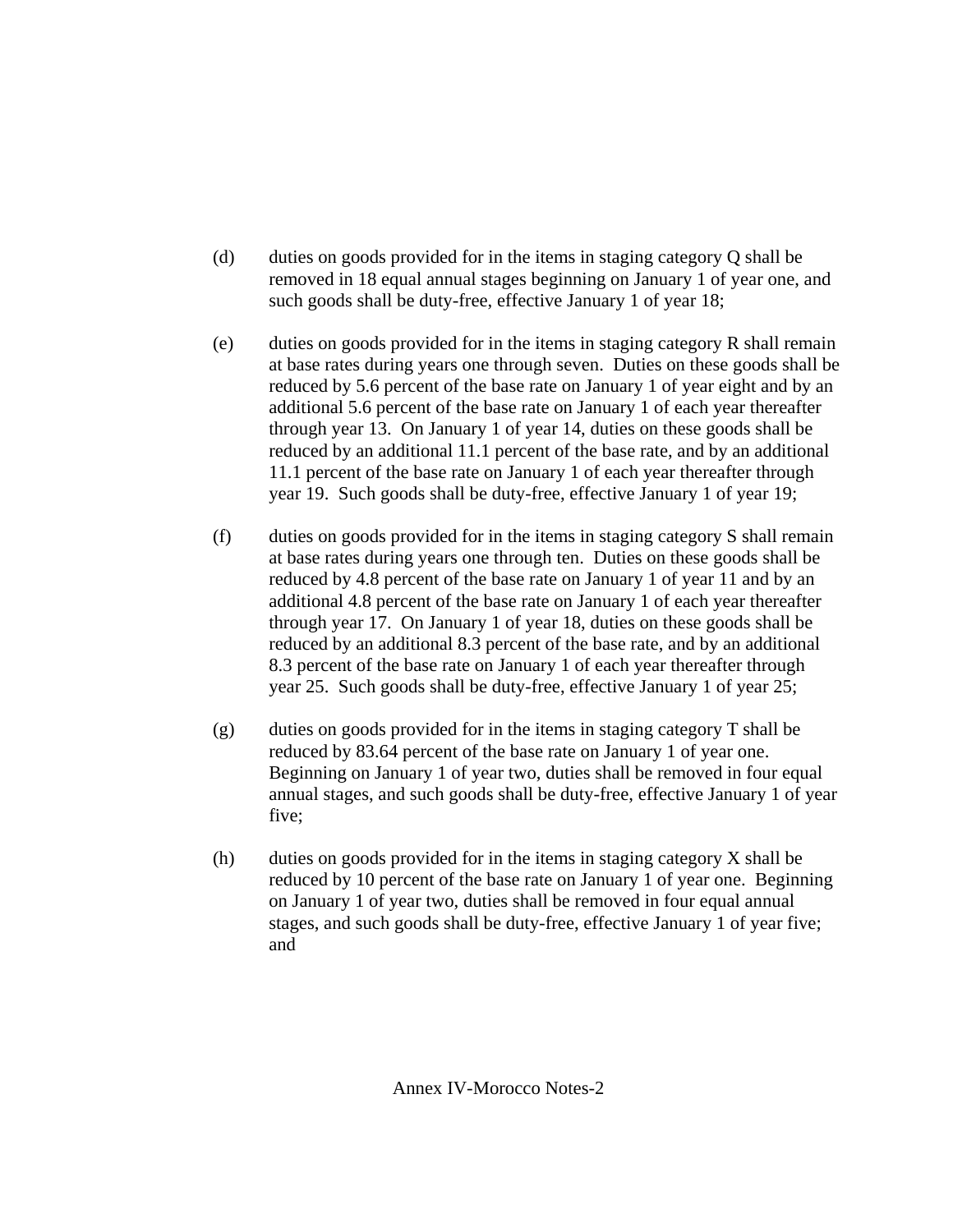(i) goods provided for in the items in staging category Y shall receive MFN treatment.

4. Originating goods of the United States imported into Morocco shall not be subject to any duties applied pursuant to Article 5 of the WTO Agreement on Agriculture.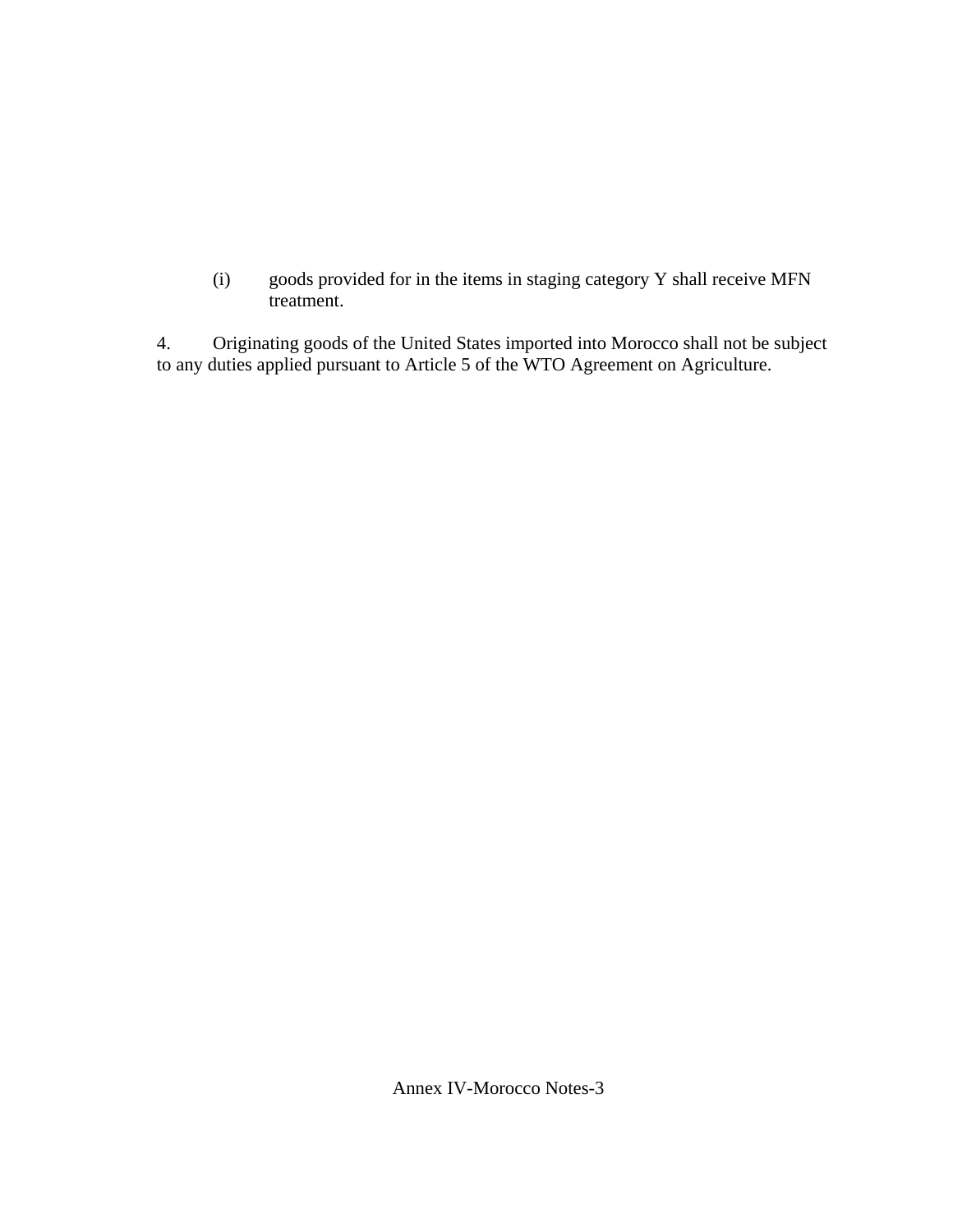# ANNEX 1

## *Relation to the Harmonized Tariff Schedule of the Kingdom of Morocco*

1. This Annex contains temporary modifications to the provisions of the HTSMOROCCO pursuant to this Agreement. Originating goods of the United States included in the provisions of this Annex are subject to the rates of duty set out in this Annex in lieu of the rates of duty set out in Chapters 1 through 97 of the HTSMOROCCO. Notwithstanding tariff-rate quota provisions provided for elsewhere in the HTSMOROCCO, originating goods of the United States shall be permitted entry into Morocco according to the provisions of this Annex. Furthermore, any quantity of goods provided for the United States under a tariff-rate quota provided in this Annex shall not be counted toward any tariff-rate quota provided for such goods elsewhere in the HTSMOROCCO.

2. For goods designated by HTSMOROCCO subheadings 1006.10.9010, 1006.10.9090, 1006.20.9010, 1006.20.9090, 1006.30.1000, 1006.30.9000, 1006.40.0000, 1003.00.9010, 1003.00.9090, in the event that Morocco applies a mechanism that results in the application of a customs duty to such a good from any trading partner that is below the customs duty set out in the Tariff Schedule of Morocco pursuant to the Agreement, Morocco shall immediately apply the lower customs duty that results from that mechanism to U.S. imports of that good.

- 3. (a) In the event that Morocco grants or maintains with respect to any other trading partner market access better than that granted to the United States under this Agreement for any good listed in subparagraph (b) below, Morocco shall immediately grant such better market access to the United States.
	- (b) Subparagraph (a) applies to goods under the following HTSMOROCCO subheadings: 0201.10.0011, 0201.10.0019, 0201.10.0090, 0201.20.0011, 0201.20.0019, 0201.20.0090, 0201.30.0011, 0201.30.0019, 0201.30.0090, 0202.10.0010, 0202.10.0090, 0202.20.0010, 0202.20.0090, 0202.30.1100, 0202.30.1900, 0202.30.9000, 0206.10.1000, 0206.10.9100.aa, 0206.10.9100.bb, 0206.10.9900, 0206.21.0010, 0206.21.0091, 0206.21.0099, 0206.22.0010, 0206.22.0091, 0206.22.0099, 0206.29.0010, 0206.29.0091.aa, 0206.29.0091.bb, 0206.29.0099, 0207.12.0000, 0207.14.0010, 0207.14.0021.bb, 0207.14.0029, 0207.14.0090,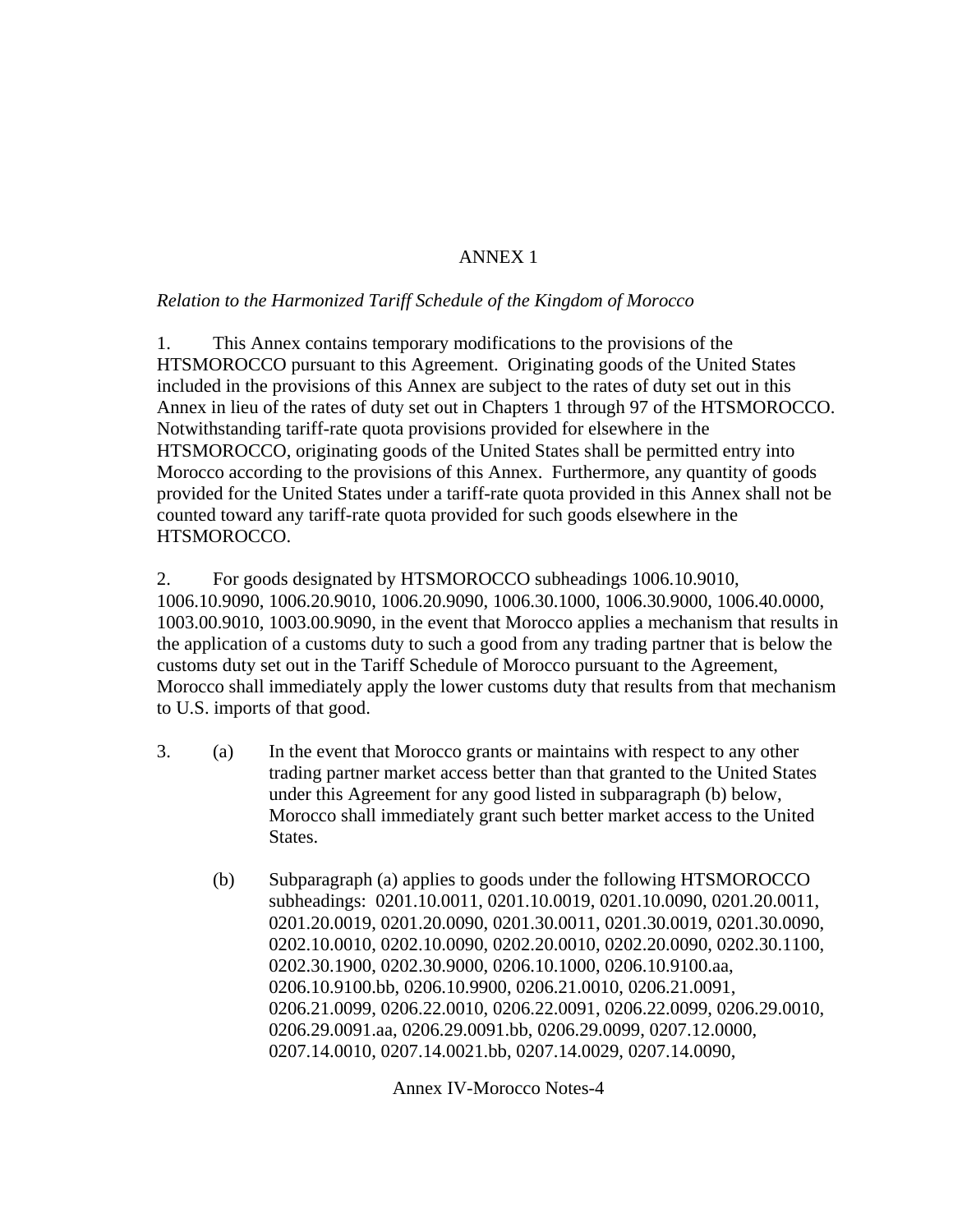0207.25.0000, 0207.27.1000, 0207.27.9010, 0207.27.9021, 0207.27.9029, 0207.27.9090, 1001.10.9000, 1001.90.9010, 1001.90.9090, 1005.90.0000, 1102.20.0011, 1102.20.0019, 1102.20.0091, 1102.20.0099, 1103.13.0001, 1103.13.0009, 1103.13.0020, 1103.13.0031, 1103.13.0039, 1103.13.0080, 1104.23.0010, 1104.23.0020, 1104.23.0090, 1108.12.0000, 1201.00.8900, 1507.90.0000, 1515.29.0000, 1601.00.0091.aa, 1601.00.0099.aa, 1602.31.0010, 1602.31.0099, 1602.39.0010, 1602.39.0096, 1602.39.0098, 1602.50.0090, 2302.10.0010, 2302.10.0091, 2302.10.0099, 2304.00.0010, 2304.00.0090, 2306.70.0000, 1101.00.1000, 1103.11.0001, 1103.11.0009, 1103.11.0041, 1103.11.0049, 1104.29.1010, 1104.29.3010, 1104.29.5010, 1902.11.0010, 1902.11.0090, 1902.19.0019, 1902.30.0000, 1902.40.1110, 1902.40.1191, 1902.40.9191, 1902.40.9199, 1902.40.9900, 1902.19.0099, 1902.40.1199, 1902.40.1900, 1902.40.9110, 1101.00.9000, 1103.11.0020, 1103.11.0030, 1103.11.0050, 1103.11.0080, 1104.29.1020, 1104.29.1090, 1104.29.3020, 1104.29.3090, 1104.29.5020, 1104.29.5030, 1104.29.5090, 0207.11.0000, 0207.13.0010, 0207.13.0021, 0207.13.0029, 0207.13.0090, 0207.14.0021.cc, 0207.14.0021.dd, 0207.24.0000, 0207.26.0010, 0207.26.0021, 0207.26.0029, and 0207.26.0090.

4. Upon request of either Party, the Parties shall consult regarding the operation and administration of paragraphs 2 and 3 of this Annex.

### *High Quality Beef*

- 5. (a) The aggregate quantity of goods entered under the definition in subparagraph (c) shall be subject to duties specified in subparagraphs (a)(i) and (a)(ii) in any calendar years specified herein, and shall not exceed the quantity specified below for each such year:
	- (i) Duties on goods defined in subparagraph (c), except for goods under HTSMOROCCO subheading 0206.29.0091.aa, shall be removed in accordance with the provisions of staging category T in the General Notes to the Tariff Schedule of Morocco, paragraph 3(g).
	- (ii) Duties on goods under HTSMOROCCO subheading 0206.29.0091.aa shall be removed in accordance with the provisions of staging category X in the General Notes to the Tariff Schedule of Morocco, paragraph 3(h).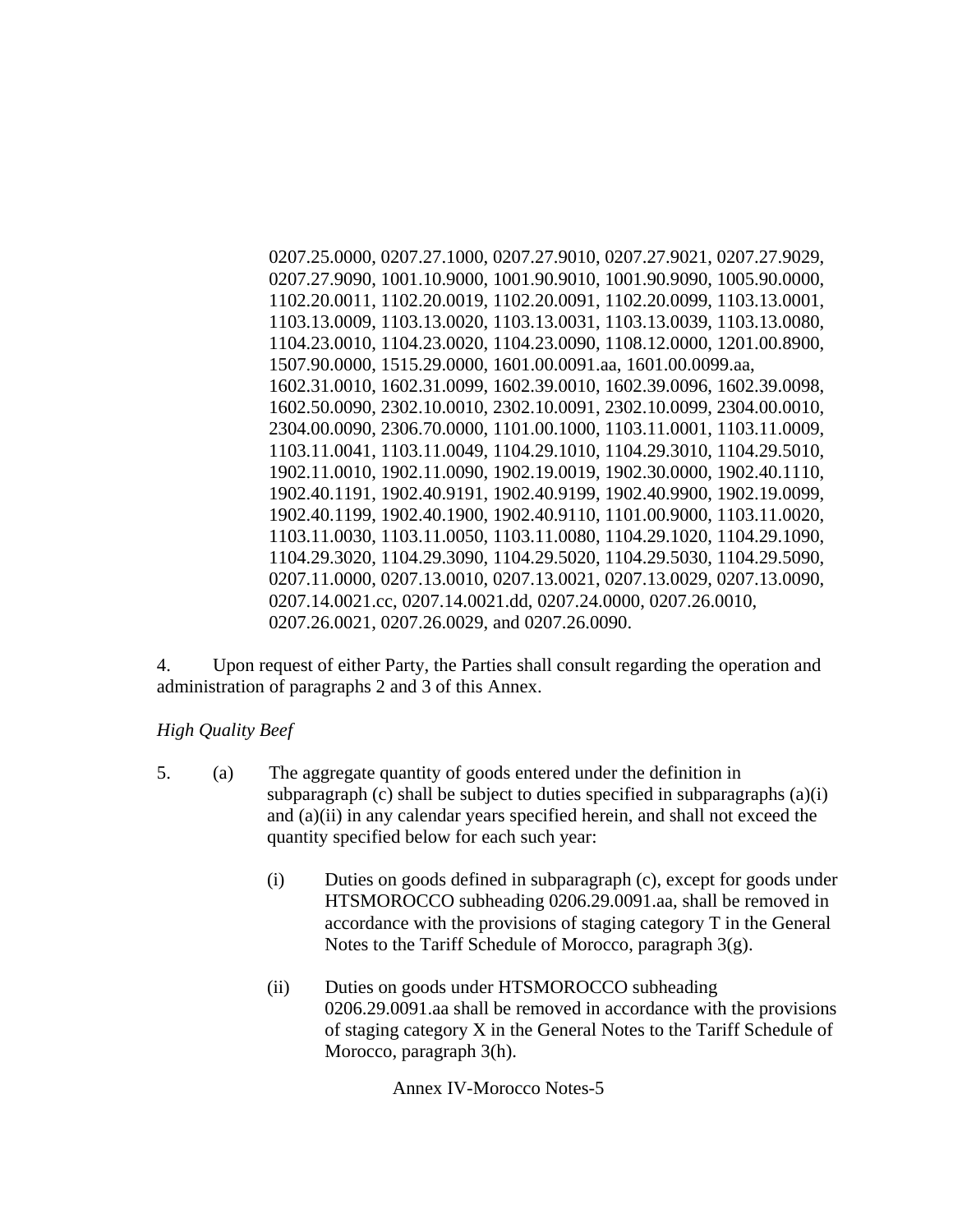| Year           | Quantity      |  |
|----------------|---------------|--|
|                | (Metric tons) |  |
| $\mathbf{1}$   | 4,000         |  |
| $\mathbf{2}$   | 4,160         |  |
| 3              | 4,326         |  |
| $\overline{4}$ | 4,499         |  |
| 5              | 4,679         |  |
| 6              | 4,867         |  |
| 7              | 5,061         |  |
| 8              | 5,264         |  |
| 9              | 5,474         |  |
| 10             | 5,693         |  |
| 11             | 5,921         |  |
| 12             | 6,158         |  |
| 13             | 6,404         |  |
| 14             | 6,660         |  |
| 15             | 6,927         |  |
| 16             | 7,204         |  |
| 17             | 7,492         |  |
| 18             | unlimited     |  |

(b) Duties on goods entered in aggregate quantities in excess of the quantities listed in subparagraph (a) shall be removed in accordance with the provisions of staging category Q in the General Notes to the Tariff Schedule of Morocco, paragraph 3(d).

(c) Subparagraphs (a) and (b) apply to high quality beef, defined as any beef cuts:

(i) under the following HTSMOROCCO subheadings: 0201.20.0011, 0201.20.0019, 0201.20.0090, 0201.30.0011, 0201.30.0019, 0201.30.0090, 0202.20.0010, 0202.20.0090, 0202.30.1900, 0206.10.9100.aa (skirt cuts, fresh or chilled), and 0206.29.0091.aa (skirt cuts, frozen);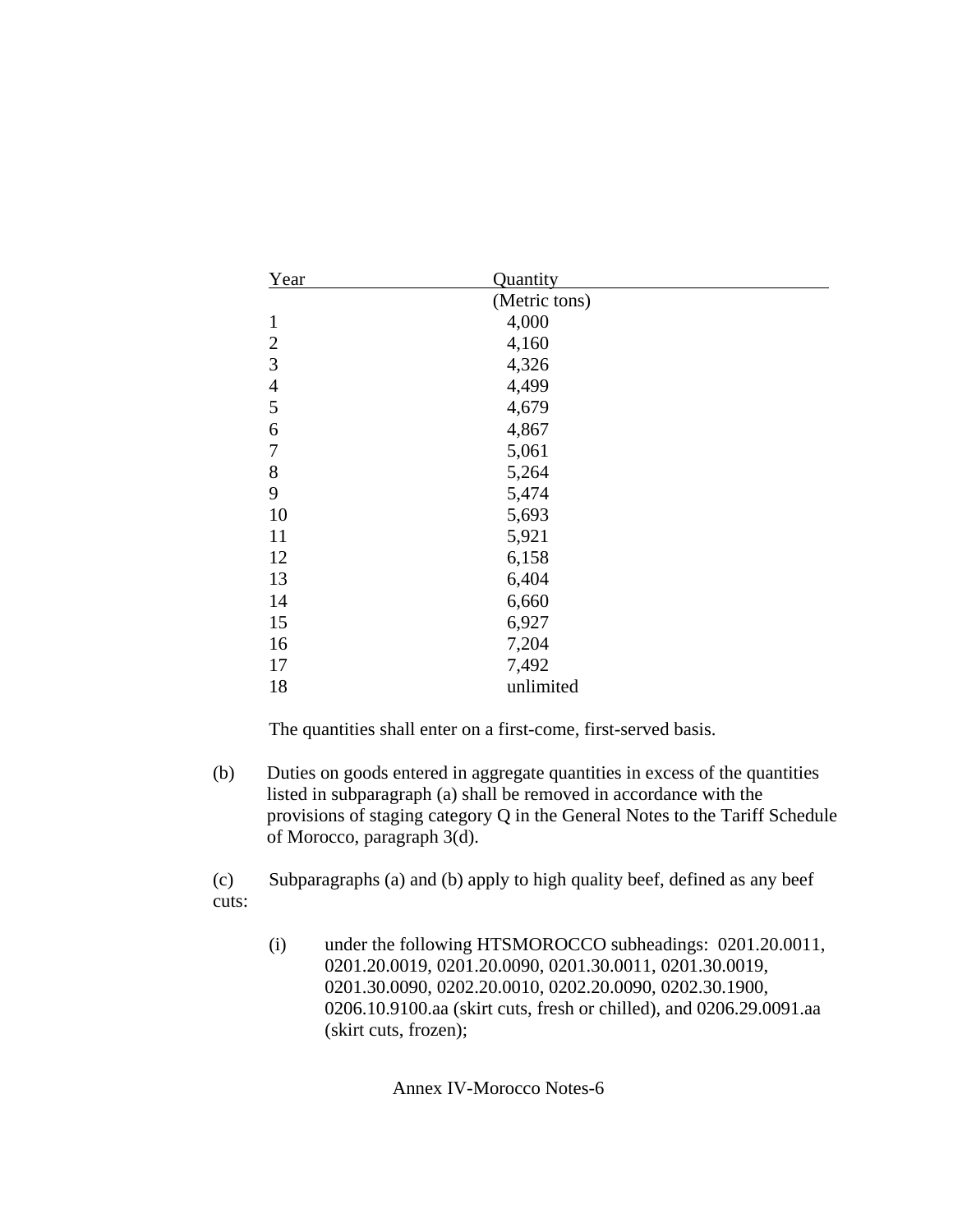- (ii) obtained from bovine animals of less than 30 months of age which have been fed for at least 100 days on nutritionally balanced, highenergy-content rations containing not less than 70 percent grain and comprising at least 20 pounds total feed per day; and
- (iii) graded as "choice" or "prime" by the United States Department of Agriculture.

### *Standard Quality Beef*

6. (a) Duties on the aggregate quantity of goods entered under the definition in subparagraph (c) shall be removed in accordance with the provisions of staging category G in Annex IV (Tariff Elimination), paragraph  $1(g)$ , in any calendar year specified herein, and the aggregate quantity shall not exceed the quantity specified below for each such year:

| Year           | Quantity      |  |
|----------------|---------------|--|
|                | (Metric tons) |  |
|                | 2,000         |  |
| $\overline{2}$ | 2,000         |  |
| 3              | 2,000         |  |
| 4              | 2,000         |  |
| 5              | 2,000         |  |
| 6              | 2,040         |  |
|                | 2,081         |  |
| 8              | 2,122         |  |
| 9              | 2,165         |  |
| 10             | 2,208         |  |
|                |               |  |

After year ten, the quantity increases at the annual rate of two percent of the previous year's quantity.

The quantities shall enter on a first-come, first-served basis.

(b) Duties on goods entered in aggregate quantities in excess of the quantities listed in subparagraph (a) shall be removed in accordance with the provisions of staging category Y in the General Notes to the Tariff Schedule of Morocco, paragraph 3(i).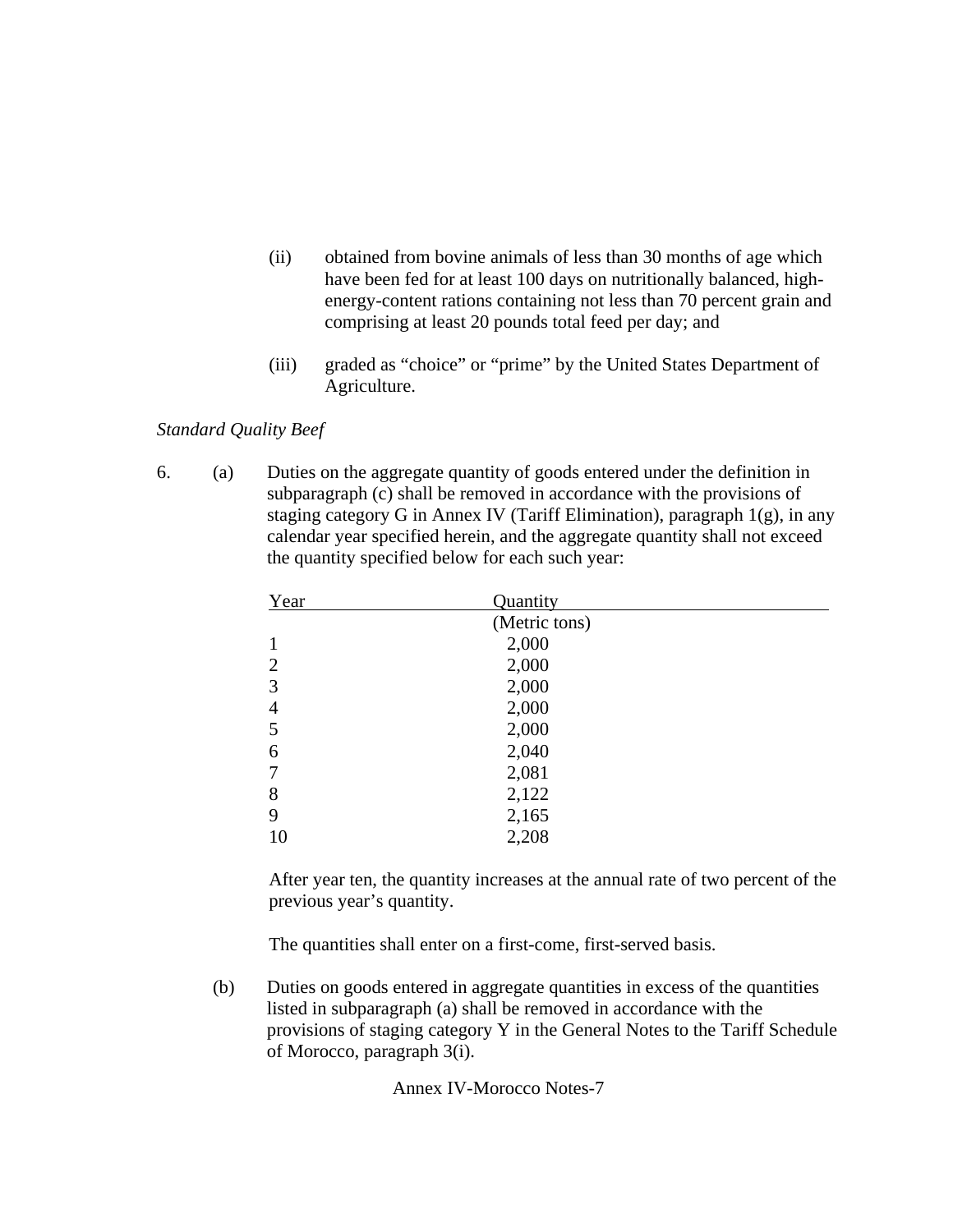- (c) Subparagraphs (a) and (b) apply to standard quality beef, defined as any beef cuts:
	- (i) under the following HTSMOROCCO subheadings that do not meet the definition for high quality beef in paragraph 5(c) of this Annex: 0201.20.0011, 0201.20.0019, 0201.20.0090, 0201.30.0011, 0201.30.0019, 0201.30.0090, 0202.20.0010, 0202.20.0090, 0202.30.1900, 0206.10.9100.aa (skirt cuts, fresh or chilled), and 0206.29.0091.aa (skirt cuts, frozen); and
	- (ii) under the following HTSMOROCCO subheadings: 0201.10.0011, 0201.10.0019, 0201.10.0090, 0202.10.0010, 0202.10.0090, 0202.30.9000, 0206.10.1000, 0206.10.9100.bb (products other than skirt cuts, fresh or chilled), 0206.10.9900, 0206.21.0010, 0206.21.0091, 0206.21.0099, 0206.22.0010, 0206.22.0091, 0206.22.0099, 0206.29.0010, 0206.29.0091.bb (products other than skirt cuts, frozen), 0206.29.0099, and 1602.50.0090.

#### *Chicken and Turkey Whole Birds*

7. (a) Duties on the aggregate quantity of goods entered under the HTSMOROCCO subheadings listed in subparagraph (c) shall be removed in accordance with the provisions of staging category O in the General Notes to the Tariff Schedule of Morocco, paragraph 3(b), in any calendar year specified herein, and the aggregate quantity shall not exceed the quantity specified below for each such year:

| Year           | Quantity      |  |
|----------------|---------------|--|
|                | (Metric tons) |  |
|                | 1,250         |  |
| 2              | 1,350         |  |
| 3              | 1,450         |  |
| $\overline{4}$ | 1,550         |  |
| 5              | 1,650         |  |
| 6              | 1,750         |  |
| 7              | 1,850         |  |
| 8              | 1,950         |  |

Annex IV-Morocco Notes-8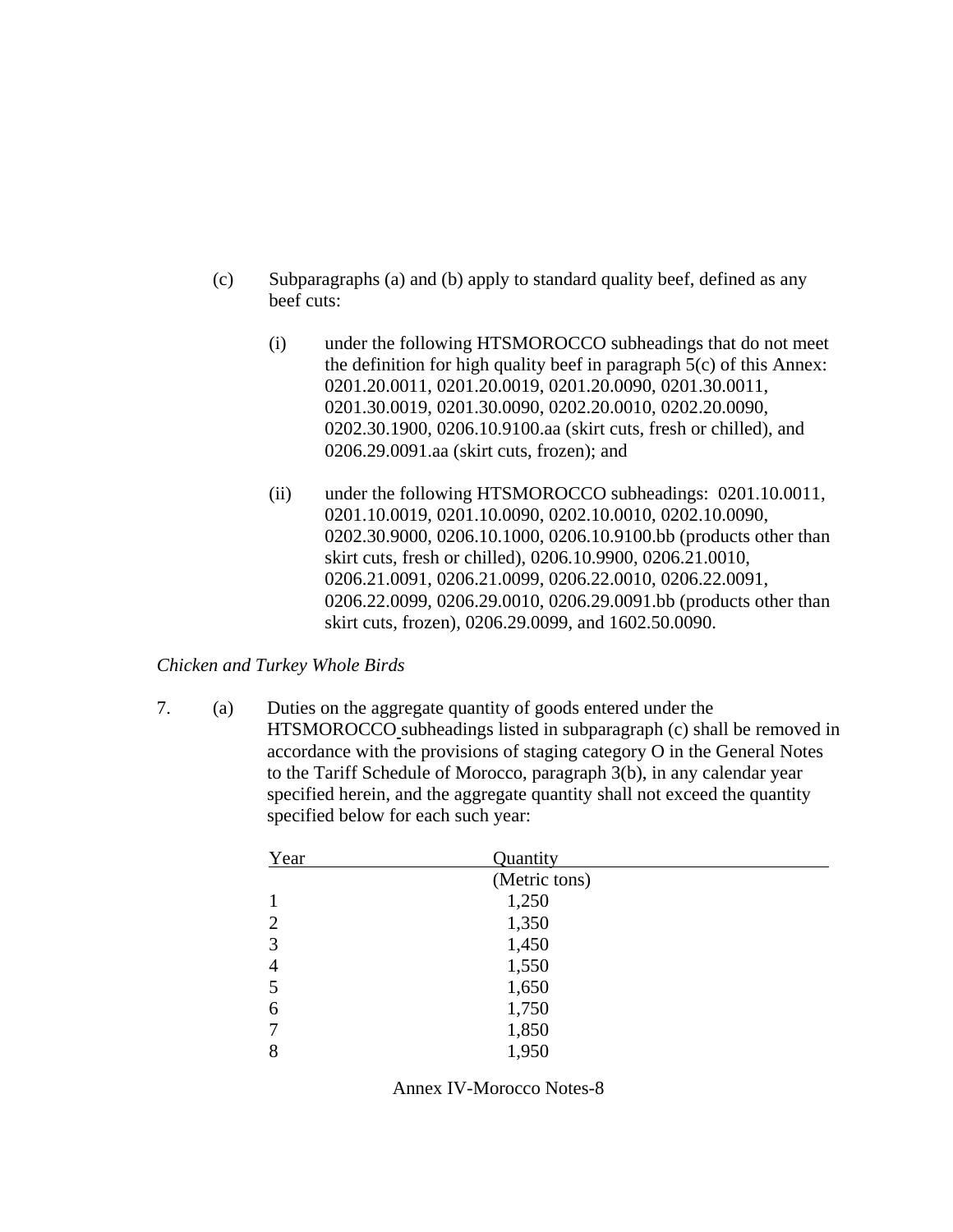| 9  | 2,050     |
|----|-----------|
| 10 | 2,150     |
| 11 | 2,250     |
| 12 | 2,350     |
| 13 | 2,450     |
| 14 | 2,550     |
| 15 | 2,650     |
| 16 | 2,750     |
| 17 | 2,850     |
| 18 | 2,950     |
| 19 | unlimited |

- (b) Duties on goods entered in aggregate quantities in excess of the quantities listed in subparagraph (a) shall be removed in accordance with the provisions of staging category R in the General Notes to the Tariff Schedule of Morocco, paragraph 3(e).
- (c) Subparagraphs (a) and (b) apply to the following HTSMOROCCO subheadings: 0207.11.0000, 0207.12.0000, 0207.24.0000, and 0207.25.0000.

*Chicken Leg Quarters and Wings* 

8. (a) Duties on the aggregate quantity of goods entered under the HTSMOROCCO subheadings listed in subparagraph (c) shall be removed in accordance with the provisions of staging category O in the General Notes to the Tariff Schedule of Morocco, paragraph 3(b), in any calendar year specified herein, and the aggregate quantity shall not exceed the quantity specified below for each such year:

| Year          | Quantity      |  |
|---------------|---------------|--|
|               | (Metric tons) |  |
|               | 4,000         |  |
| $\mathcal{D}$ | 4,200         |  |
| $\mathcal{R}$ | 4,400         |  |
|               | 4,600         |  |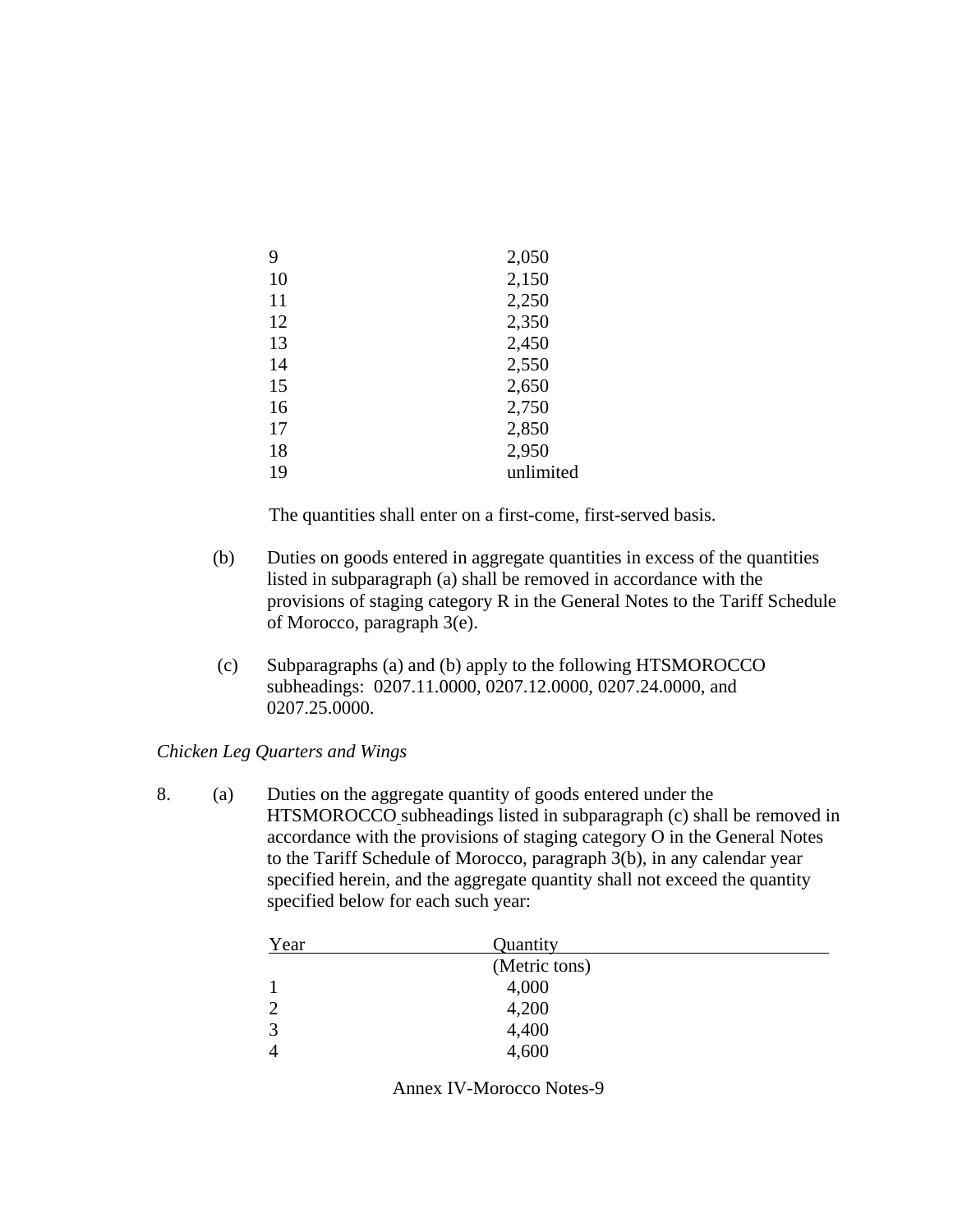| 5  | 4,800     |
|----|-----------|
| 6  | 5,000     |
| 7  | 5,200     |
| 8  | 5,400     |
| 9  | 5,600     |
| 10 | 5,800     |
| 11 | 6,000     |
| 12 | 6,200     |
| 13 | 6,400     |
| 14 | 6,600     |
| 15 | 6,800     |
| 16 | 7,000     |
| 17 | 7,200     |
| 18 | 7,400     |
| 19 | 7,600     |
| 20 | 7,800     |
| 21 | 8,000     |
| 22 | 8,200     |
| 23 | 8,400     |
| 24 | 8,600     |
| 25 | unlimited |

- (b) Duties on goods entered in aggregate quantities in excess of the quantities listed in subparagraph (a) shall be removed in accordance with the provisions of staging category S in the General Notes to the Tariff Schedule of Morocco, paragraph 3(f).
- (c) Subparagraphs (a) and (b) apply to the following HTSMOROCCO subheadings: 0207.13.0029 and 0207.14.0029.

# *Durum Wheat*

9. (a) Except as otherwise provided in subparagraph (b), the duties on the aggregate quantity of goods entered under the HTSMOROCCO subheadings listed in subparagraph (e) shall be removed in accordance with the provisions of staging category N in the General Notes to the Tariff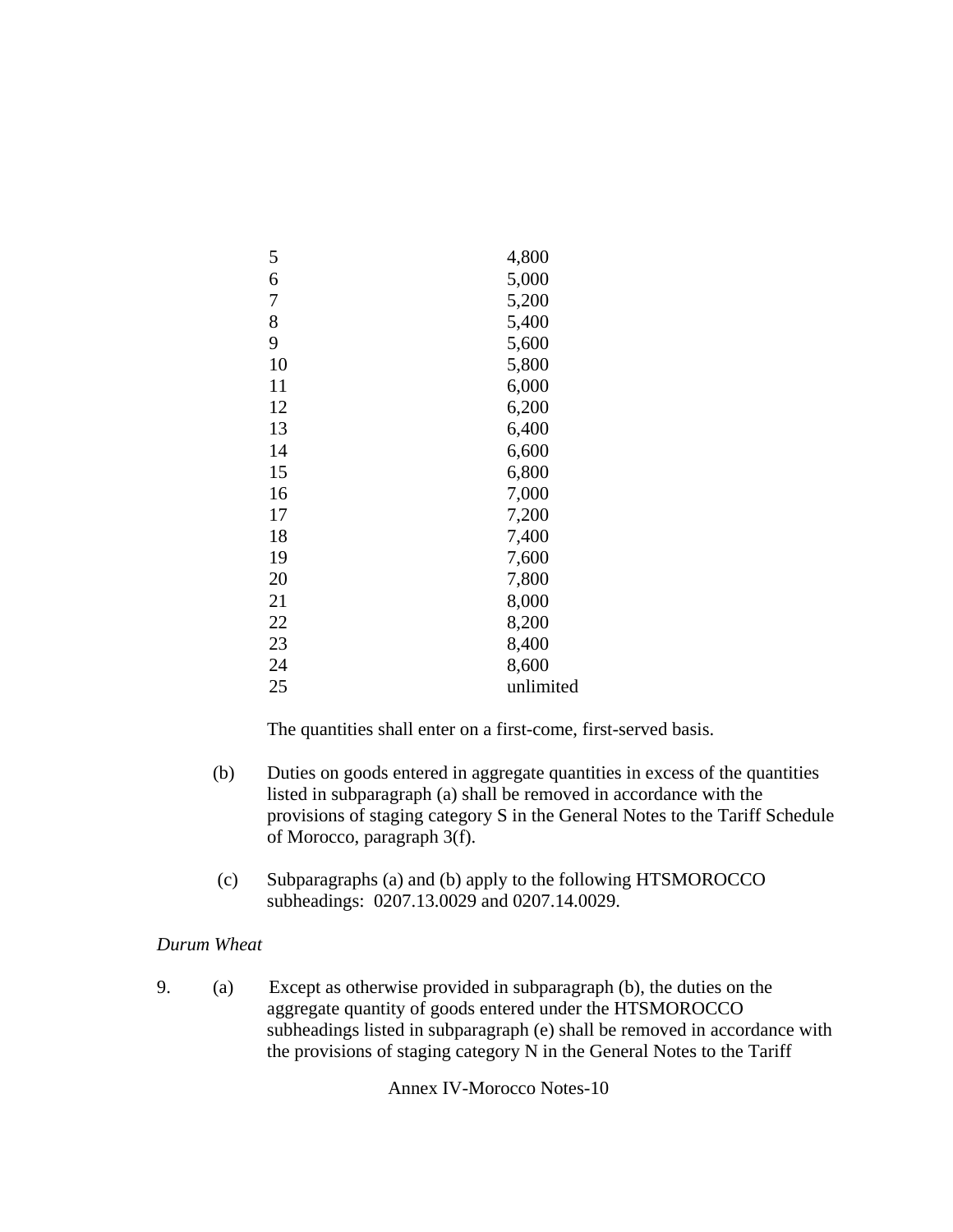Schedule of Morocco, paragraph 3(a), in any calendar year specified herein, and the aggregate quantity shall not exceed the quantity specified below for each such year:

| Year           | Quantity      |  |
|----------------|---------------|--|
|                | (Metric tons) |  |
|                | 250,000       |  |
| $\overline{2}$ | 260,000       |  |
| 3              | 270,000       |  |
| 4              | 280,000       |  |
| 5              | 290,000       |  |
| 6              | 300,000       |  |
| $\overline{7}$ | 310,000       |  |
| 8              | 320,000       |  |
| 9              | 330,000       |  |
| 10             | 340,000       |  |

After year ten, the quantity shall increase at the annual rate of 10,000 metric tons. Goods entered under the provisions in subparagraph (b)(ii) shall not count against the aggregate quantity of goods specified in subparagraph (a).

- (b) If during the months of June or July, Morocco:
	- (i) imports from any other trading partner goods under the HTSMOROCCO subheading listed in subparagraph (e), U.S. goods imported under this subheading shall be subject to duties provided for in subparagraph (a).
	- (ii) does not import from other any trading partner goods under the HTSMOROCCO subheading listed in subparagraph (e), duties on U.S. goods imported under this subheading shall be removed in accordance with the provisions of staging category Y in the General Notes to the Tariff Schedule of Morocco, paragraph 3(i). Either Party, taking into account market conditions, may request that U.S. goods imported under this subheading be made subject to duties provided for in subparagraph (a).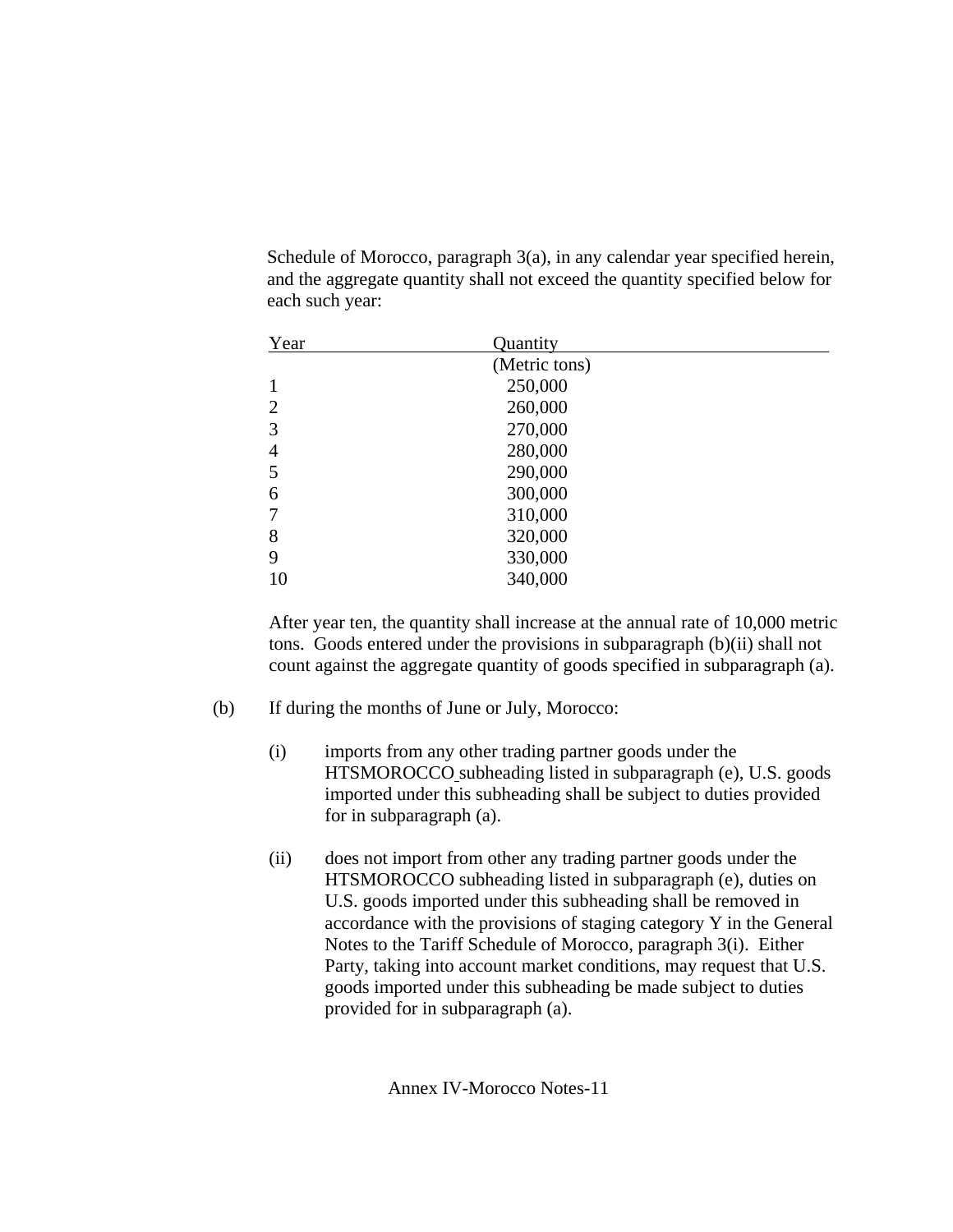- (c) In years one through five, Morocco shall administer the quantities listed in subparagraph (a) through an auction system, subject to the disciplines in Annex 3-C (Wheat Auction System). No later than year four, the Parties shall determine whether such quantities will be administered, after year five, through an auction system or on a first-come, first-served basis.
- (d) Duties on goods entered in aggregate quantities in excess of the quantities listed in subparagraph (a) shall be removed in accordance with the provisions of staging category Y in the General Notes to the Tariff Schedule of Morocco, paragraph 3(i).
- (e) Subparagraphs (a) through (d) apply to the following HTSMOROCCO subheading: 1001.10.9000.

#### *Common Wheat*

- 10. (a) Except as otherwise provided in subparagraph (c), duties on the aggregate quantity of goods entered under the HTSMOROCCO subheadings listed in subparagraph (f) shall be removed in accordance with the provisions of staging category P in the General Notes to the Tariff Schedule of Morocco, paragraph 3(c), in any calendar year specified herein, and the aggregate quantity shall not exceed the quantity specified below for each such year. Before January 1 of year ten, paragraph  $3(a)$  shall not apply to quantities generated according to the methodology set out in subparagraphs (a)(i) through  $(a)(iii)$ .
	- (i) When Moroccan production of the good is greater than 3 million metric tons:

| Year           | Quantity      |  |
|----------------|---------------|--|
|                | (Metric tons) |  |
|                | 280,000       |  |
| $\overline{2}$ | 293,333       |  |
| 3              | 306,667       |  |
| 4              | 320,000       |  |
| 5              | 333,333       |  |
| 6              | 346,667       |  |
|                | 360,000       |  |
|                |               |  |

Annex IV-Morocco Notes-12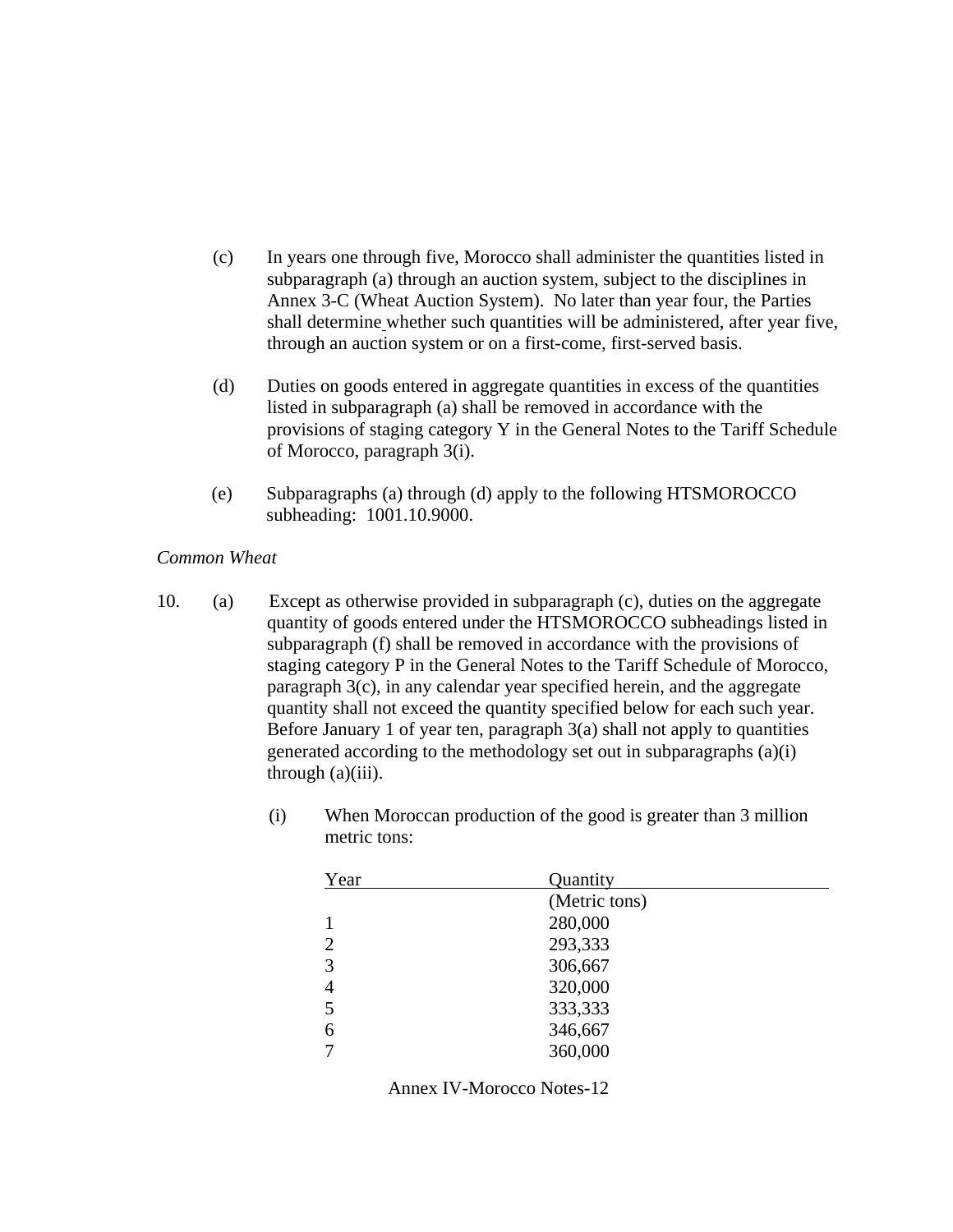| -8                  | 373,333 |
|---------------------|---------|
| -9                  | 386,667 |
| 10 (and thereafter) | 400,000 |

(ii) When Moroccan production of the good is less than 2.1 million metric tons:

| Year                | Quantity      |  |
|---------------------|---------------|--|
|                     | (Metric tons) |  |
|                     | 700,000       |  |
| 2                   | 740,000       |  |
| 3                   | 780,000       |  |
| 4                   | 820,000       |  |
| 5                   | 860,000       |  |
| 6                   | 900,000       |  |
| 7                   | 940,000       |  |
| 8                   | 980,000       |  |
| 9                   | 1,020,000     |  |
| 10 (and thereafter) | 1,060,000     |  |

- (iii) When Moroccan production of the good is less than or equal to 3 million metric tons, for each ton of Moroccan production less than 3 million metric tons, the quantity in subparagraph  $(a)(i)$  shall increase by the difference between the quantities specified in subparagraphs  $(a)(ii)$  and  $(a)(i)$  for that year divided by 900,000.
- (iv) Goods entered under the provisions in subparagraph (c) shall not count against the aggregate quantity of goods specified in subparagraph (a).
- (b) If, before January 1 of year ten, Morocco grants or maintains with respect to any other trading partner quantities that are generated according to the methodology set out in subparagraphs  $(a)(i)$  through  $(a)(iii)$ , and if one or both of these quantities exceed those specified for year ten in the tables in subparagraphs  $(a)(i)$  and/or  $(a)(ii)$ , the U.S. quantities in the tables in subparagraphs  $(a)(i)$  and/or  $(a)(ii)$  shall grow thereafter by increased equal annual increments that result in new quantities for the United States by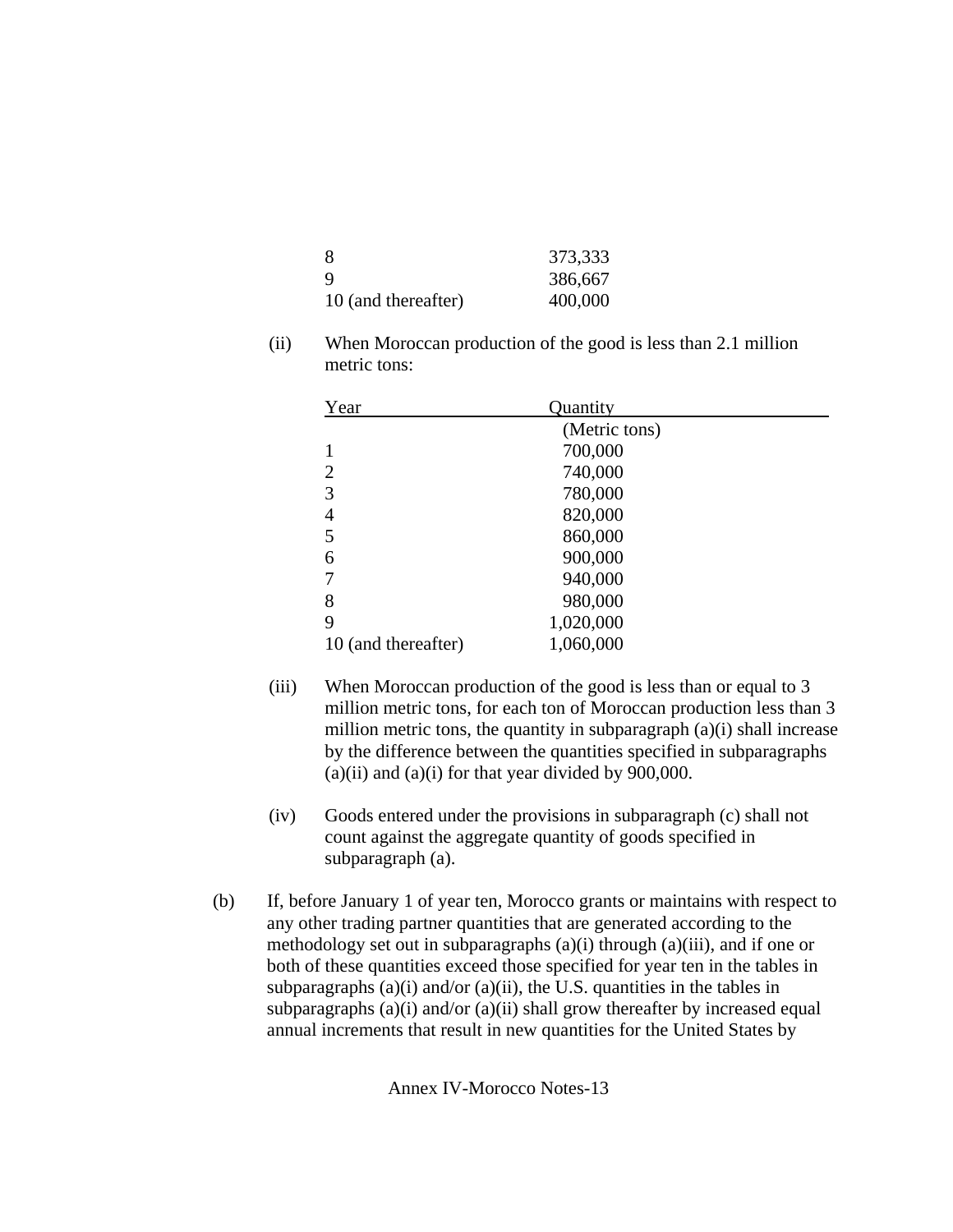January 1 of year ten equal to any new quantities provided to that other trading partner.

- (c) Duties on goods entered during the months of June and July under the HTSMOROCCO subheadings listed in subparagraph (f) shall be removed in accordance with the provisions of staging category Y in the General Notes to the Tariff Schedule of Morocco, paragraph 3(i). The Parties may agree to extend this period to August 31.
- (d) In years one through five, Morocco shall administer the quantities listed in subparagraph (a) through an auction system, subject to the disciplines in Annex 3-C (Wheat Auction System). No later than year four, the Parties shall determine whether such quantities will be administered, after year five, through an auction system or on a first-come, first-served basis.
- (e) Duties on goods entered in aggregate quantities in excess of the quantities listed in subparagraph (a) shall be removed in accordance with the provisions of staging category Y in the General Notes to the Tariff Schedule of Morocco, paragraph 3(i).
- (f) Subparagraphs (a) through (e) apply to the following HTSMOROCCO subheadings: 1001.90.9010 and 1001.90.9090.

#### *Almonds*

11. (a) The aggregate quantity of goods entered under the HTSMOROCCO subheadings listed in subparagraph (c) shall be free of duty in any calendar year specified herein, and shall not exceed the quantity specified below for each such year:

| Year           | Quantity      |
|----------------|---------------|
|                | (Metric tons) |
|                | 50.0          |
| $\overline{2}$ | 52.0          |
| 3              | 54.1          |
| $\overline{4}$ | 56.2          |
| 5              | 58.5          |
| 6              | 60.8          |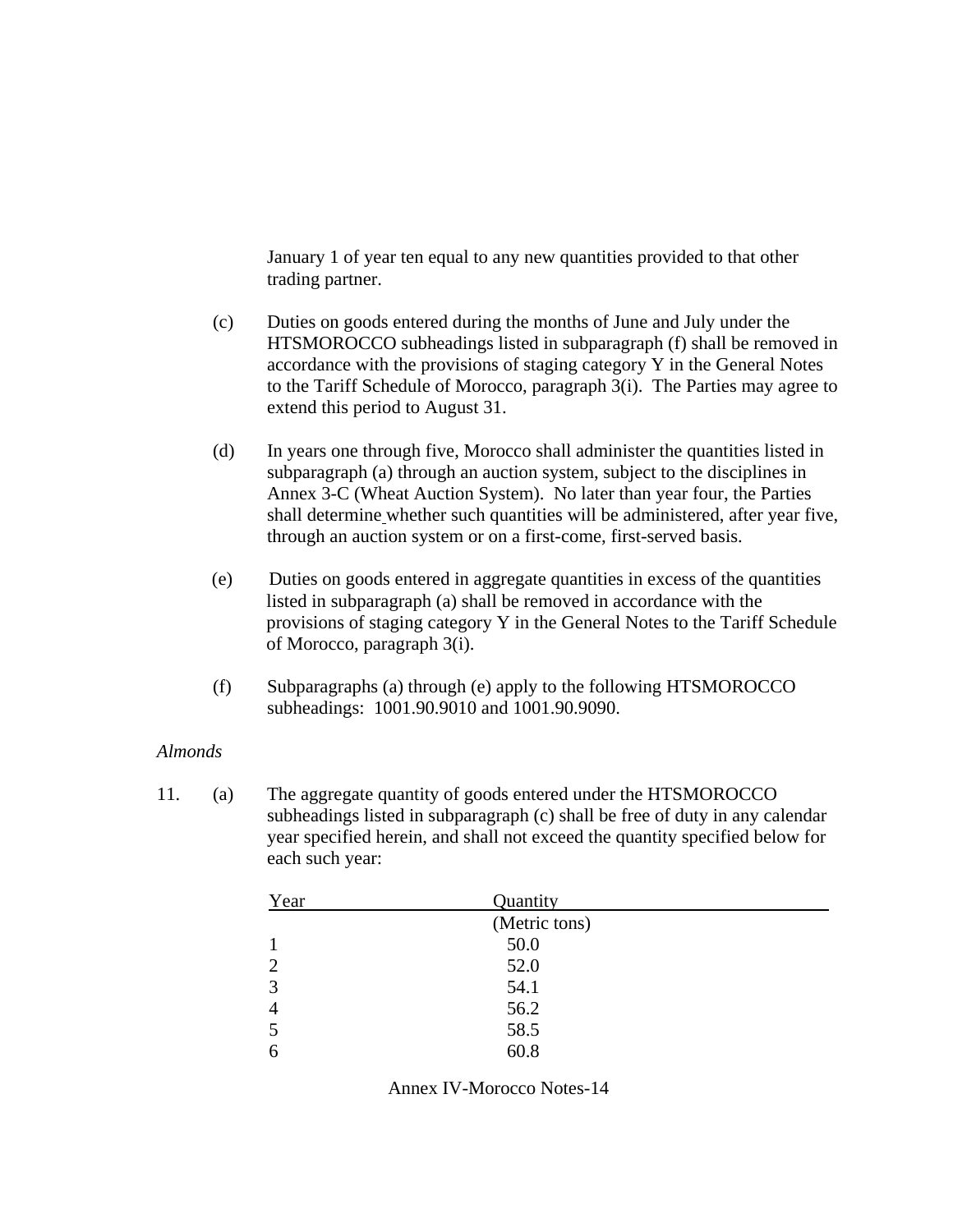|    | 63.3      |
|----|-----------|
| 8  | 65.8      |
| 9  | 68.4      |
| 10 | 71.2      |
| 11 | 74.0      |
| 12 | 77.0      |
| 13 | 80.1      |
| 14 | 83.3      |
| 15 | unlimited |

- (b) Duties on goods entered in aggregate quantities in excess of the quantities listed in subparagraph (a) shall be removed in accordance with the provisions of staging category J in Annex IV (Tariff Elimination), paragraph  $1(j)$ .
- (c) Subparagraphs (a) and (b) apply to the following HTSMOROCCO subheadings: 0802.11.0091, 0802.11.0099, 0802.12.0091, and 0802.12.0099.

# *Sugar*

- 12. (a) Duties on goods listed in subparagraph (c) shall be removed in accordance with the provisions of staging category K in Annex IV (Tariff Elimination), paragraph 1(k).
	- (b) Preferential tariff treatment under subparagraph (a) shall be accorded to a quantity of goods equal to the amount of the United States' trade surplus, by volume, with all sources in the following subheadings: 1701.11, 1701.12, 1701.91, and 1701.99. The United States' trade surplus will be calculated using the most recent annual data available.
	- (c) The provisions in subparagraph (a) refer to the following HTSMOROCCO subheadings and the equivalent subheadings in the Tariff Schedule of the United States (HTSUS):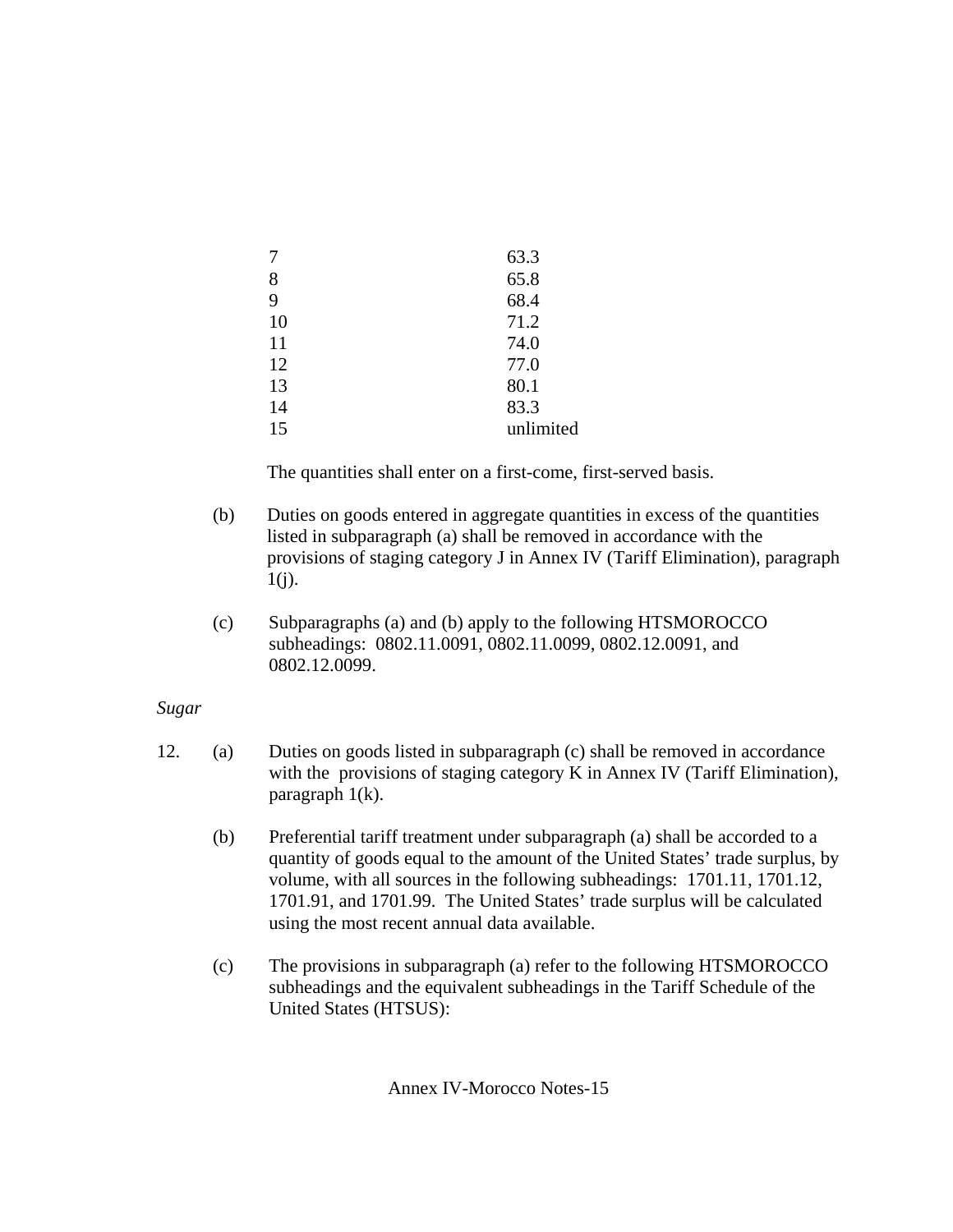# **HTSMOROCCO** Article Description **HTSUS** (8-digit)

| 1701.11    | Cane or beet sugar and chemically pure sucrose, in solid<br>form; Raw cane sugar, not containing added flavoring or<br>coloring matter                                                                                    |            |
|------------|---------------------------------------------------------------------------------------------------------------------------------------------------------------------------------------------------------------------------|------------|
| 1701.12    | Cane or beet sugar and chemically pure sucrose, in solid<br>form; Raw beet sugar, not containing added flavoring or<br>coloring matter                                                                                    |            |
| 1701.91    | Cane or beet sugar and chemically pure sucrose, in solid<br>form; Other, containing added coloring, or added flavoring<br>matter.                                                                                         |            |
| 1701.99    | Cane or beet sugar and chemically pure sucrose, in solid<br>form; Other                                                                                                                                                   |            |
| 1702.90.aa | Cane/beet sugars $\&$ syrups (incl. invert sugar) and other<br>sugar syrup blends, containing at least 50% by weight of<br>fructose, w/soluble non-sugar solids equal to 6% or less by<br>weight of total soluble solids. | 1702.90.20 |
|            | Note: Cane/beet sugar contained in this article will be<br>subject to the tariff treatment applicable according to<br>heading 1701 of the Moroccan tariff schedule.                                                       |            |
| 1702.90.bb | Blended syrups described in add. US note 4 to chap. 17.                                                                                                                                                                   | 1702.90.58 |
|            | Note: Cane/beet sugar contained in this article will be<br>subject to the tariff treatment applicable according to<br>heading 1701 of the Moroccan tariff schedule.                                                       |            |
| 1702.90.cc | Articles containing over 65% by dry wt. sugar, described in<br>add. U.S note 2 to Ch.17.                                                                                                                                  | 1702.90.68 |
|            | Note: Cane/beet sugar contained in this article will be<br>subject to the tariff treatment applicable according to<br>heading 1701 of the Moroccan tariff schedule.                                                       |            |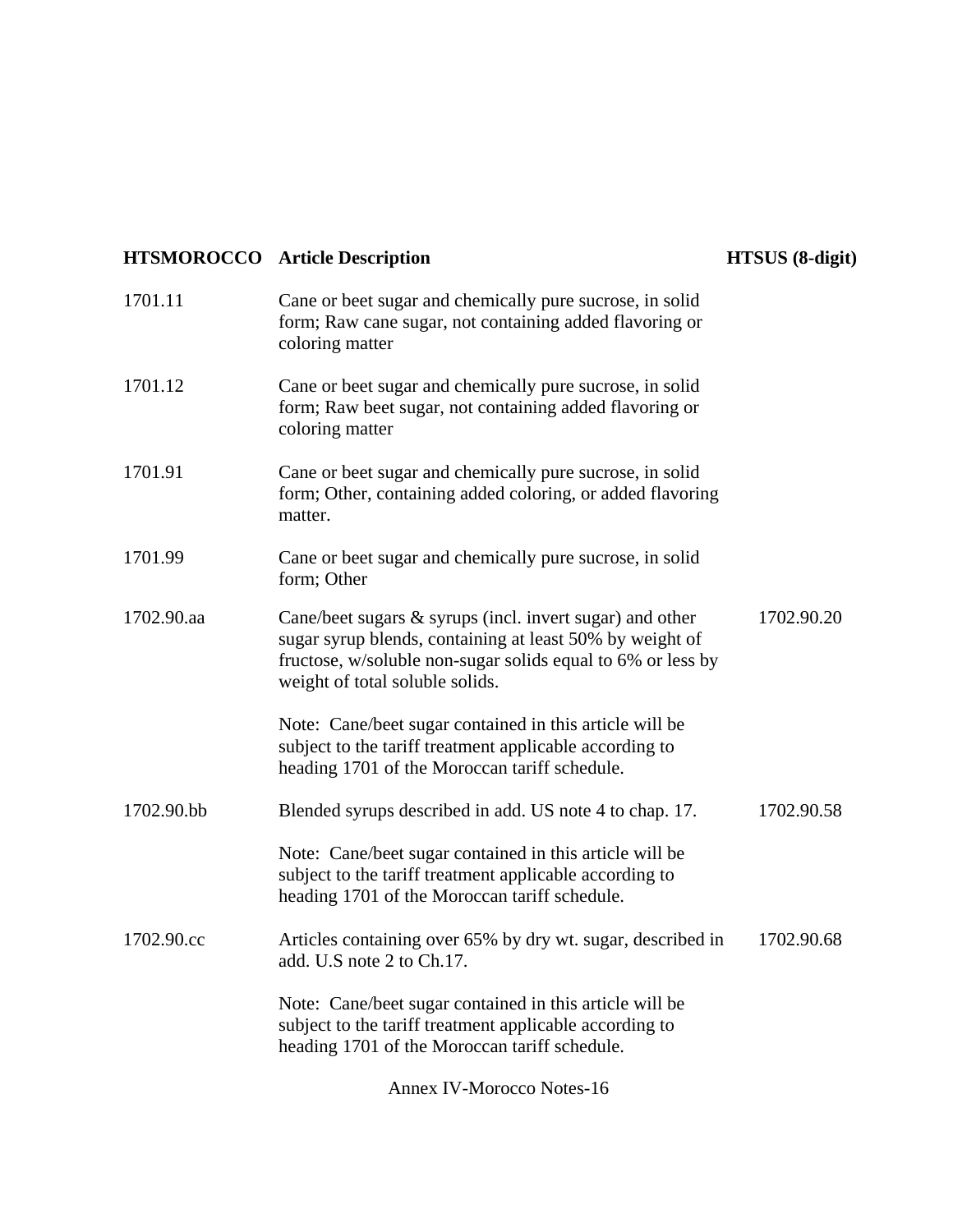# **HTSMOROCCO** Article Description **HTSUS (8-digit)**

| 2106.90.aa                       | Syrups derived from cane/beet sugar containing added<br>coloring but not added flavoring.                                                                                                                                       | 2106.90.46 |
|----------------------------------|---------------------------------------------------------------------------------------------------------------------------------------------------------------------------------------------------------------------------------|------------|
|                                  | Note: Cane/beet sugar contained in this article will be<br>subject to the tariff treatment applicable according to<br>heading 1701 of the Moroccan tariff schedule.                                                             |            |
| 2106.90.ee                       | Blended syrups described in add US note 4 to chapter 17.<br>Note: Cane/beet sugar contained in this article will be<br>subject to the tariff treatment applicable according to<br>heading 1701 of the Moroccan tariff schedule. | 2106.90.91 |
| 2106.90.ff                       | Food preps, nesoi, articles containing over 65% by dry<br>weight of sugar described in additional U.S. note 2 to<br>chapter 17.                                                                                                 | 2106.90.94 |
|                                  | Note: Cane/beet sugar contained in this article will be<br>subject to the tariff treatment applicable according to<br>heading 1701 of the Moroccan tariff schedule.                                                             |            |
| <b>Sugar-containing Products</b> |                                                                                                                                                                                                                                 |            |

- 13. (a) Duties on goods listed in subparagraph (c) shall be removed in accordance with the provisions of staging category K in Annex IV (Tariff Elimination), paragraph 1(k).
	- (b) Preferential tariff treatment under subparagraph (a) shall be accorded to a quantity of goods equal to the amount of the United States' trade surplus, by volume, with all sources in the following subheadings: 1702.20, 1702.30, 1702.90, 1806.10, 2101.12, 2101.20, and 2106.90. The United States' trade surplus will be calculated using the most recent annual data available.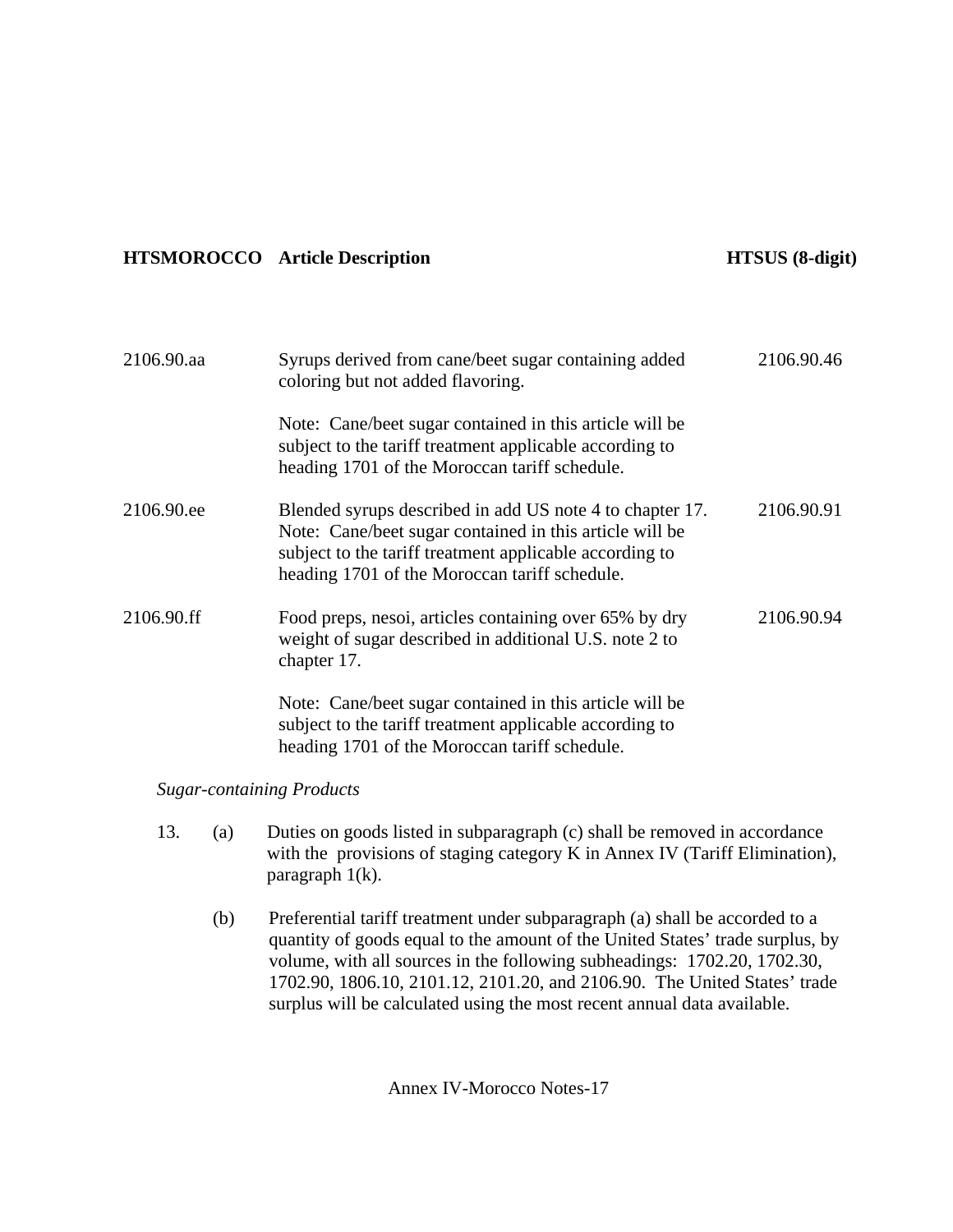(c) The provisions in subparagraph (a) refer to the following HTSMOROCCO subheadings and the equivalent HTSUS subheadings:

# **HTSMOROCCO** Article Description **HTSUS** (8-digit) 1702.20.aa Maple sugar and syrup, blended, described in add. US note 4 to chapter 17. 1702.20.28 1702.30.aa Glucose & glucose syrup not containing fructose or containing in dry state less than 20% by weight of fructose; described in additional U.S. note 4 to chapter 17. 1702.30.28 1702.40.aa Glucose & glucose syrup containing in the dry state at least 20% but less than 50% by weight of fructose; described in additional U.S. note 4 to chapter 17 1702.40.28 1702.60.aa Other fructose & fructose syrup containing in dry state >50% by weight of fructose described in additional U.S. note 4 to chapter 17. 1702.60.28 1704.90.aa Sugar confectionery, not containing cocoa, containing over 65% by dry weight of sugar described in U.S. note 2 to chapter 17. 1704.90.68 1704.90.bb Sugar confectionery, not containing cocoa, containing over 10% by dry wt. of sugar described in add. US note 3 to chapter 17. 1704.90.78 1806.10.aa Cocoa powder, containing less than 65% by dry wt. Sugar 1806.10.15 1806.10.bb Cocoa powder, containing over 65% by dry wt of sugar, described in add US note 2 to chapter 17. 1806.10.28 1806.10.cc Cocoa powder, other, containing over 65% but less than 90% by dry weight of sugar. 1806.10.38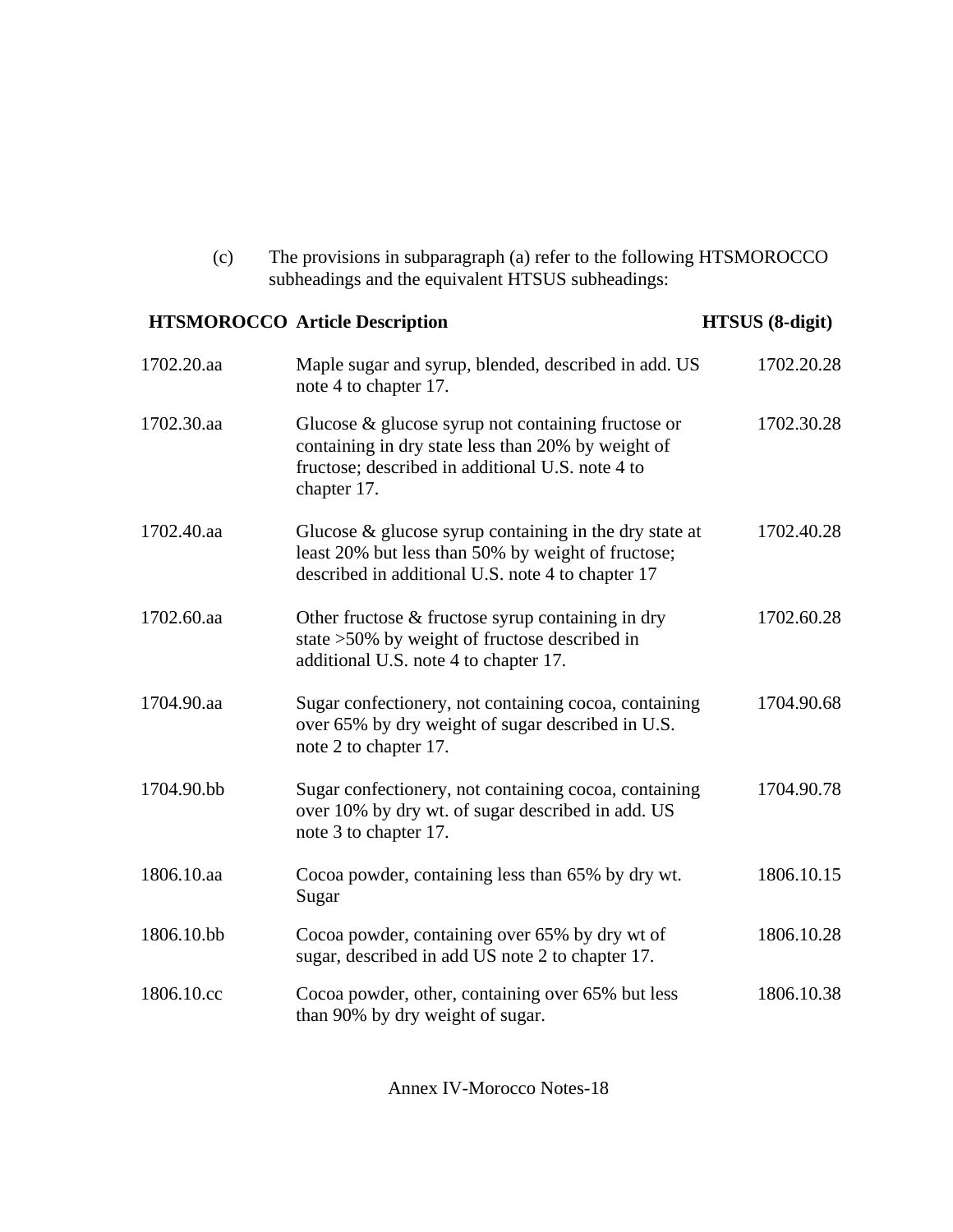# **HTSMOROCCO Article Description 1986 1997 1998 1998 1999 1998 1999 1998 1999 1998 1999 1999 1999 1999 1999 1999 1999 1999 1999 1999 1999 1999 1999 1999 1999 1999 1999 1999 1999 1999 1999 1999 1999 1999 1999 1999 1999 1999**

| 1806.10.dd | Cocoa powder, containing 90% or more by dry wt of<br>sugar, described in add US note 2 to chapter 17.                                                                                     | 1806.10.55 |
|------------|-------------------------------------------------------------------------------------------------------------------------------------------------------------------------------------------|------------|
| 1806.10.ee | Cocoa powder, containing 90% or more by dry wt of<br>sugar.                                                                                                                               | 1806.10.75 |
| 1806.20.aa | Chocolate/oth preps with cocoa, over 2kg but not over<br>4.5 kg, containing over 65% by dry wt of sugar,<br>described in add US note 2 to chapter 17.                                     | 1806.20.73 |
| 1806.20.bb | Chocolate/oth preps with cocoa, over 2kg but not over<br>4.5 kg, containing over 10% by dry wt of sugar,<br>described in add US note 3 to chapter 17.                                     | 1806.20.77 |
| 1806.20.cc | Blended syrups w/chocolate or cocoa, o/2kg but not<br>over 4.5 kg, not over 65% sugar, described in<br>additional U.S. note 4 to chapter 17.                                              | 1806.20.94 |
| 1806.20.dd | Chocolate and preps w/cocoa, o/2kg but n/o 4.5 kg,<br>containing over 10% by dry weight of sugar,<br>described in additional U.S. note 3 to chapter 17.                                   | 1806.20.98 |
| 1806.90.aa | Blended syrups w/chocolate or cocoa, nesoi,<br>described in additional U.S. note 4 to chapter 17.                                                                                         | 1806.90.39 |
| 1806.90.bb | Chocolate and preps w/cocoa, containing over 65%<br>by dry weight of sugar, described in additional U.S.<br>note 2 to chapter 17.                                                         | 1806.90.49 |
| 1806.90.cc | Chocolate and preps w/cocoa, nesoi, containing over<br>10% by dry weight of sugar, described in additional<br>U.S. note 3 to chapter 17.                                                  | 1806.90.59 |
| 1901.20.aa | Mixes and doughs for the prep of bakers wares of<br>heading 1905, containing over 65% by weight of<br>sugar, not put up for retail sale, described in<br><b>Annex IV-Morocco Notes-19</b> | 1901.20.25 |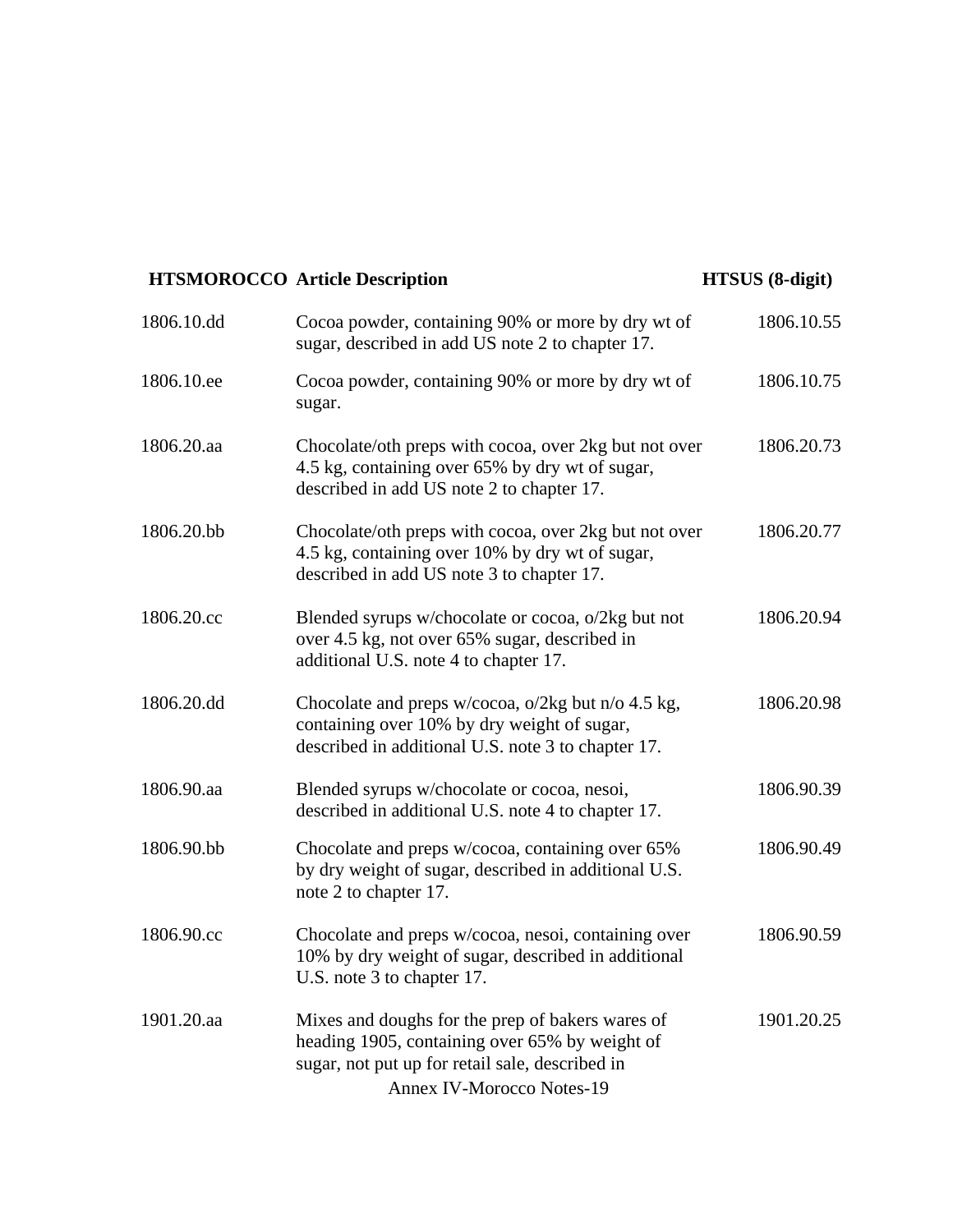# **HTSMOROCCO Article Description HTSUS (8-digit)**

|            | additional U.S. note 2 to chapter 17.                                                                                                                                                                |            |
|------------|------------------------------------------------------------------------------------------------------------------------------------------------------------------------------------------------------|------------|
| 1901.20.bb | Mixes for bakers' wares, containing over 65% by<br>weight of sugar not retail, described in additional U.S.<br>note 2 to chapter 17.                                                                 | 1901.20.60 |
| 1901.90.aa | Food preps of flour, etc., nesoi, containing over 65%<br>by weight of sugar, described in additional U.S. note<br>2 to chapter 17.                                                                   | 1901.90.54 |
| 1901.90.bb | Food preps of flour, etc., nesoi, containing over 10%<br>by weight of sugar, described in additional U.S. note<br>3 to chapter 17.                                                                   | 1901.90.58 |
| 2101.12.aa | Preparations with the basis of extracts, essences and<br>concentrates or with a basis of coffee, blended syrups<br>described in additional U.S. note 4 to chapter 17.                                | 2101.12.38 |
| 2101.12.bb | Preparations with the basis of extracts, essences and<br>concentrates or with a basis of coffee, containing over<br>65% by dry weight of sugar described in additional<br>U.S. note 2 to chapter 17. | 2101.12.48 |
| 2101.12.cc | Preparations with the basis of extracts, essences and<br>concentrates or with a basis of coffee, containing over<br>10% by dry weight of sugar described in additional<br>U.S. note 3 to chapter 17. | 2101.12.58 |
| 2101.20.aa | Extract/essence/concentrate or w/basis of tea or mate<br>Blended syrups described in additional U.S. note 4 to<br>chapter 17.                                                                        | 2101.20.38 |
| 2101.20.bb | Extract/essence/concentrate or w/basis of tea or mate,<br>containing over 65% by dry weight of sugar,                                                                                                | 2101.20.48 |
|            | <b>Annex IV-Morocco Notes-20</b>                                                                                                                                                                     |            |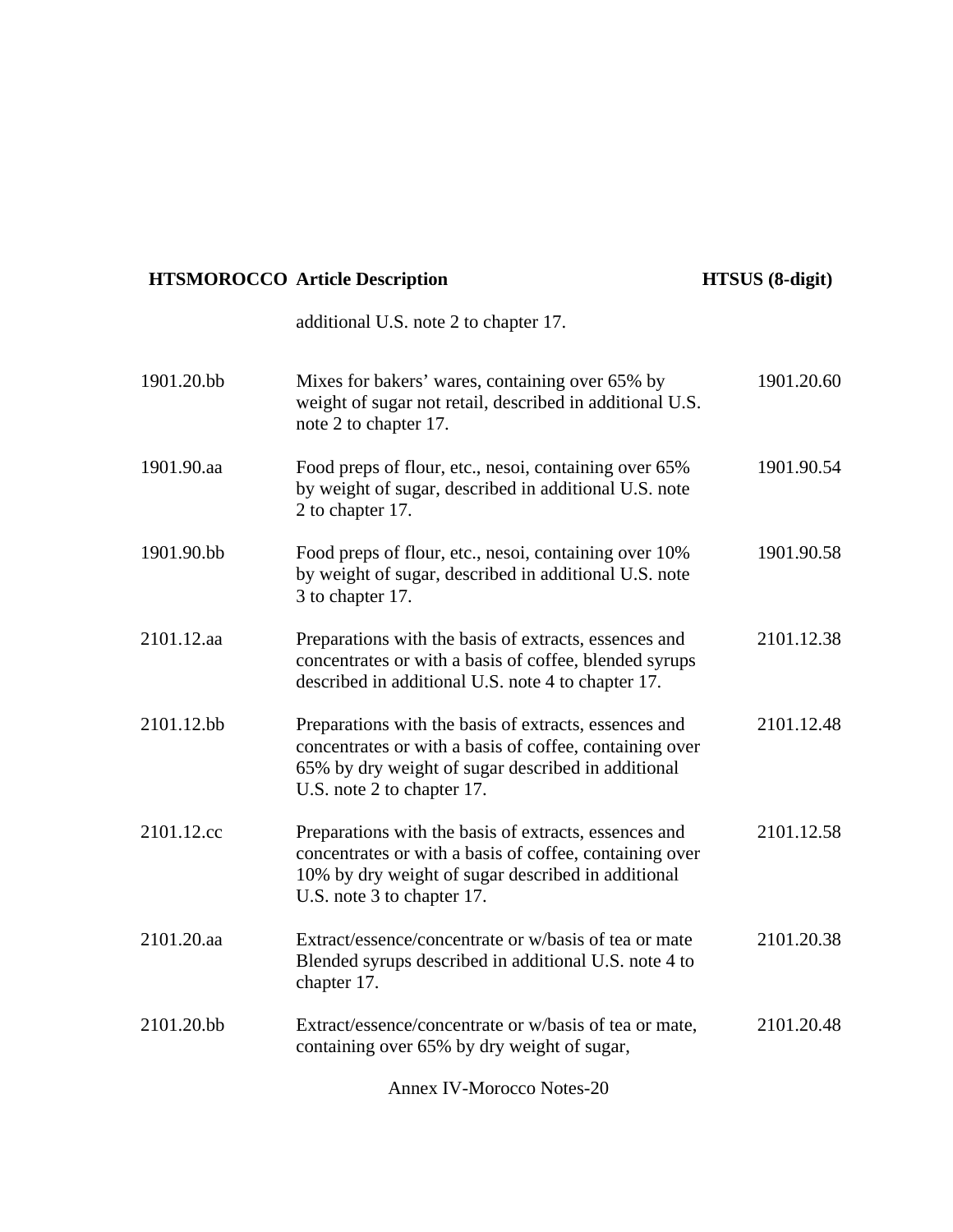# **HTSMOROCCO** Article Description **HTSUS** (8-digit)

|            | described in additional U.S. note 2 to chapter 17.                                                                                                          |            |
|------------|-------------------------------------------------------------------------------------------------------------------------------------------------------------|------------|
| 2101.20.cc | Extract/essence/concentrate or w/basis of tea or mate,<br>containing over 10% by dry weight of sugar,<br>described in additional U.S. note 3 to chapter 17. | 2101.20.58 |
| 2103.90.aa | Mixed condiments and mixed seasonings, described<br>in add US note 3 to chapter 21.                                                                         | 2103.90.78 |
| 2106.90.bb | Blended syrups, nesoi, o/10% milk solids, described<br>in additional U.S. note 4 to chapter 17.                                                             | 2106.90.72 |
| 2106.90.cc | Food preps, nesoi, o/10% milk solids, containing over<br>65% by dry weight of sugar, described in additional<br>U.S. note 2 to chapter 17.                  | 2106.90.76 |
| 2106.90.dd | Food preps, nesoi, o/10% milk solids, containing over<br>10% by dry weight of sugar, described in additional<br>U.S. note 3 to chapter 17.                  | 2106.90.80 |
| 2106.90.gg | Food preps, nesoi, n/o 10% milk solids, containing<br>over 10% by dry weight of sugar, described in<br>additional U.S. note 3 to chapter 17.                | 2106.90.97 |

### *Products Related to Durum Wheat*

14. (a) Duties on the aggregate quantity of goods entered under the HTSMOROCCO subheadings listed in subparagraph (c) shall be removed in accordance with the provisions of staging category N in the General Notes to the Tariff Schedule of Morocco, paragraph 3(a), in any calendar year specified herein, and the aggregate quantity shall not exceed the quantity specified below for each such year:

> Year Quantity (Metric tons)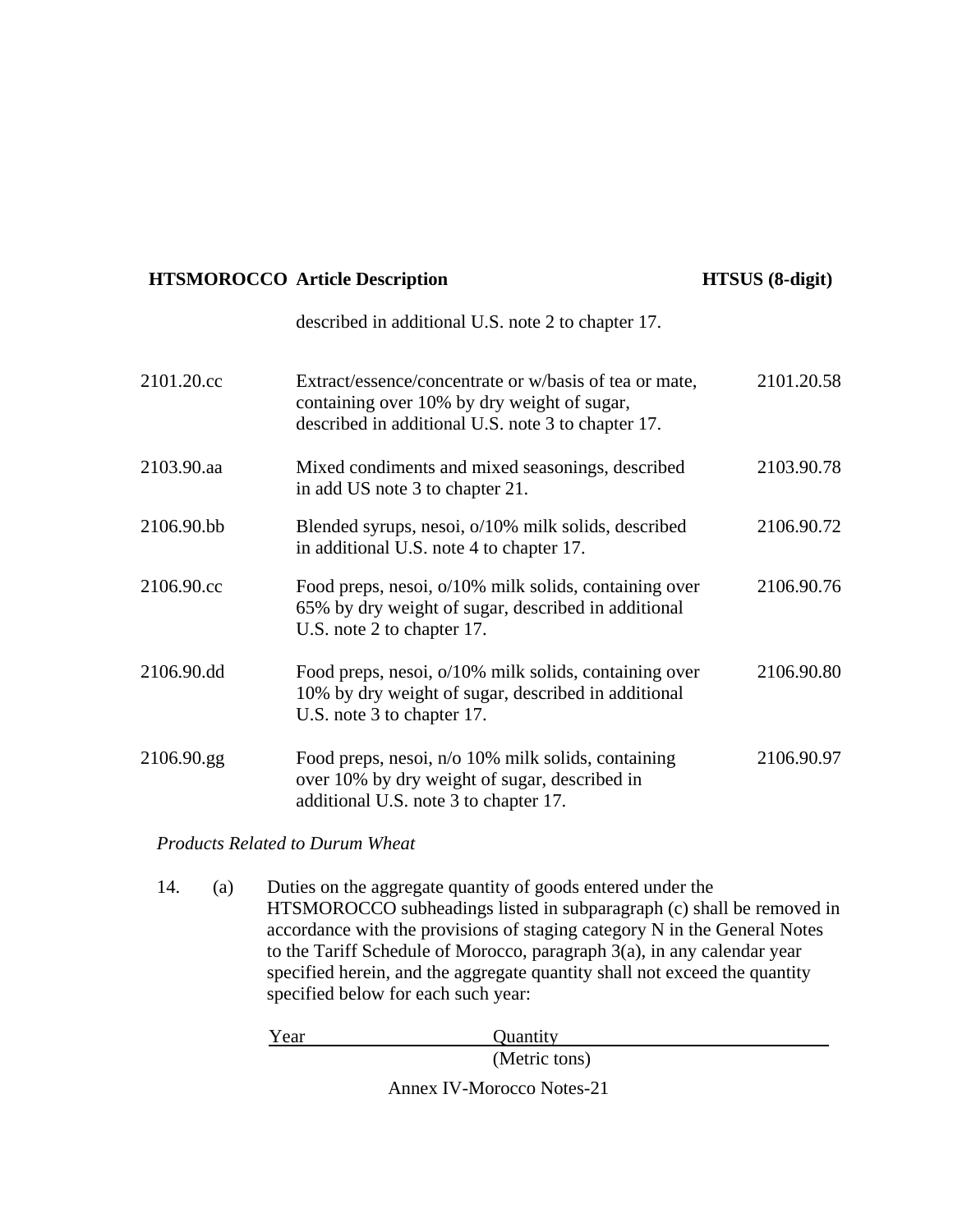|                | 1,500 |
|----------------|-------|
| $\overline{2}$ | 1,530 |
| 3              | 1,561 |
| 4              | 1,592 |
| 5              | 1,624 |
| 6              | 1,656 |
| 7              | 1,689 |
| 8              | 1,723 |
| 9              | 1,757 |
| 10             | 1,793 |

After year ten, the quantity shall increase at the annual rate of two percent of the previous year's quantity.

The quantities shall enter on a first-come, first-served basis.

- (b) Duties on goods entered in aggregate quantities in excess of the quantities listed in subparagraph (a) shall be removed in accordance with the provisions of staging category Y in the General Notes to the Tariff Schedule of Morocco, paragraph 3(i).
- (c) Subparagraphs (a) and (b) apply to the following HTSMOROCCO subheadings: 1101.00.1000, 1103.11.0001, 1103.11.0009, 1103.11.0041, 1103.11.0049, 1104.29.1010, 1104.29.3010, 1104.29.5010, 1902.11.0010, 1902.11.0090, 1902.19.0019, 1902.30.0000, 1902.40.1110, 1902.40.1191, 1902.40.9191, 1902.40.9199, 1902.40.9900, 1902.19.0099, 1902.40.1199, 1902.40.1900, and 1902.40.9110.

*Products Related to Common Wheat* 

15. (a) Duties on the aggregate quantity of goods entered under the HTSMOROCCO subheadings listed in subparagraph (c) shall be removed in accordance with the provisions of staging category P in the General Notes to the Tariff Schedule of Morocco, paragraph 3(c), in any calendar year specified herein, and the aggregate quantity shall not exceed the quantity specified below for each such year:

Year Quantity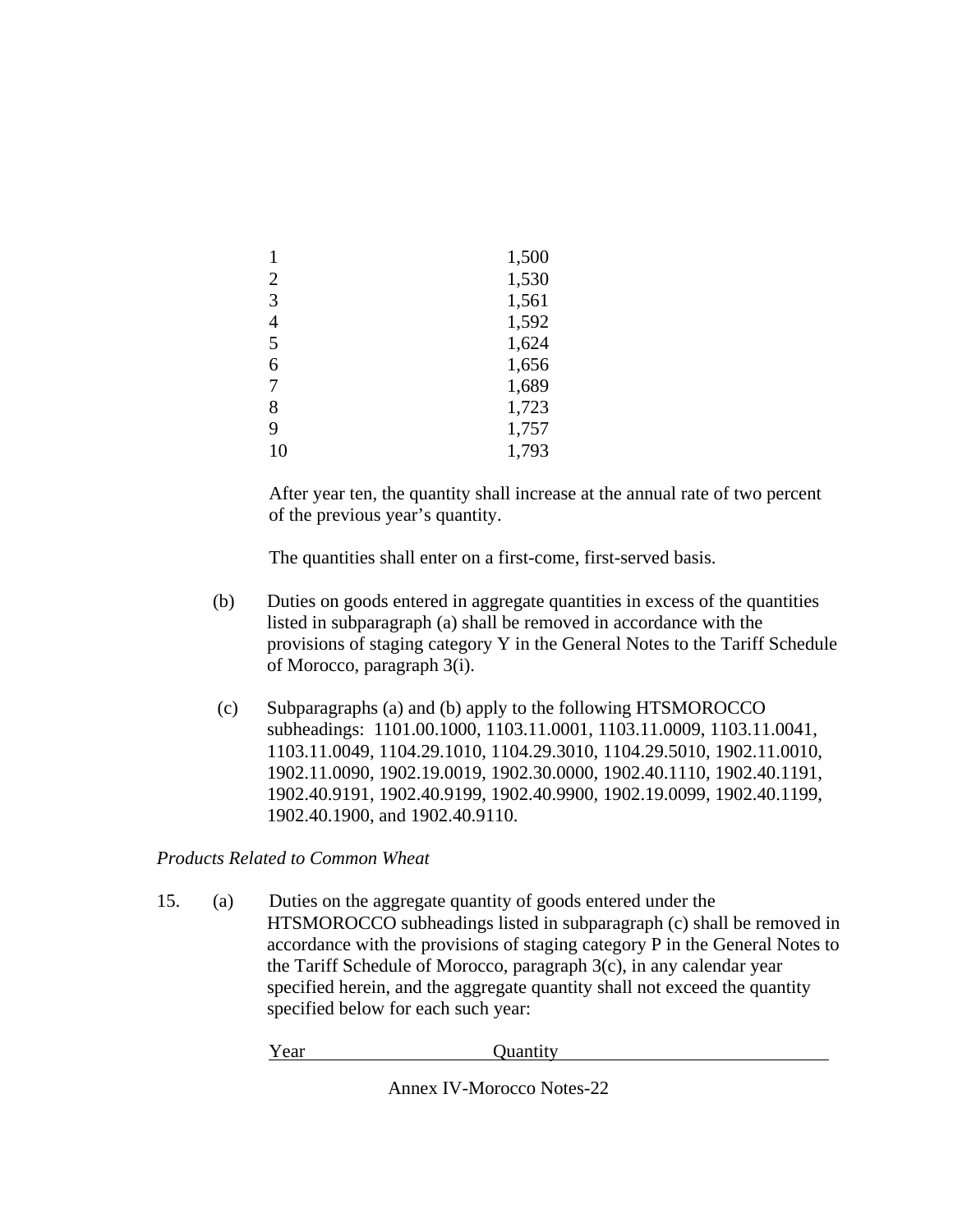|                | (Metric tons) |
|----------------|---------------|
|                | 1,500         |
| $\overline{2}$ | 1,530         |
| 3              | 1,561         |
| $\overline{4}$ | 1,592         |
| 5              | 1,624         |
| 6              | 1,656         |
| 7              | 1,689         |
| 8              | 1,723         |
| 9              | 1,757         |
| 10             | 1,793         |

After year ten, the quantity shall increase at the annual rate of two percent of the previous year's quantity.

The quantities shall enter on a first-come, first-served basis.

- (b) Duties on goods entered in aggregate quantities in excess of the quantities listed in subparagraph (a) shall be removed in accordance with the provisions of staging category Y in the General Notes to the Tariff Schedule of Morocco, paragraph 3(i).
- (c) Subparagraphs (a) and (b) apply to the following HTSMOROCCO subheadings: 1101.00.9000, 1103.11.0020, 1103.11.0030, 1103.11.0050, 1103.11.0080, 1104.29.1020, 1104.29.1090, 1104.29.3020, 1104.29.3090, 1104.29.5020, 1104.29.5030, and 1104.29.5090.

# *Apples*

16. (a) Except as otherwise provided in subparagraph (b), the aggregate quantity of goods entered under the HTSMOROCCO subheadings listed in subparagraph (d) shall be free of duty in any calendar year specified herein, and the aggregate quantity shall not exceed the quantity specified below for each such year:

| Year | Quantity      |  |
|------|---------------|--|
|      | (Metric tons) |  |
|      | 2000          |  |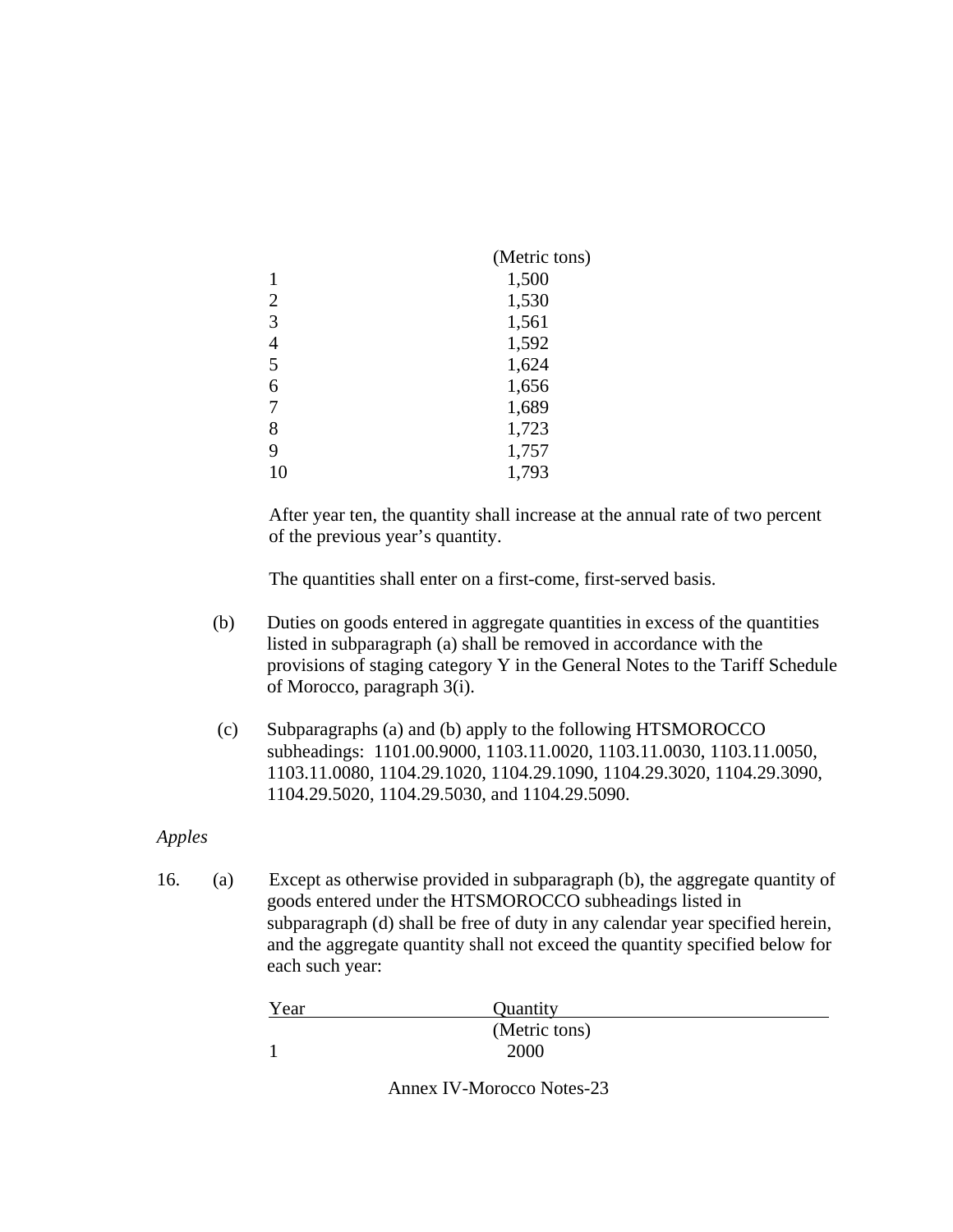| $\overline{2}$ | 2080      |
|----------------|-----------|
| 3              | 2163      |
|                | 2250      |
| 5              | 2340      |
| 6              | 2433      |
| 7              | 2531      |
| 8              | 2632      |
| 9              | 2737      |
| 10             | unlimited |

 Goods entered under the provisions in subparagraph (b) shall not count against the aggregate quantity of goods specified in subparagraph (a).

- (b) Duties on goods entered from January 1 through 31 and from June 1 through December 31 under HTSMOROCCO subheadings listed in subparagraph (d) shall be removed in accordance with the provisions of staging category G in Annex IV (Tariff Elimination), paragraph 1(g).
- (c) Duties on goods entered in aggregate quantities in excess of the quantities listed in subparagraph (a) shall be removed in accordance with the provisions of staging category G in Annex IV (Tariff Elimination), paragraph 1(g).
- (d) Subparagraphs (a) through (c) apply to the following HTSMOROCCO subheadings: 0808.10.1000, 0808.10.9010, 0808.10.9020, and 0808.10.9090.

### *Frozen Boneless and Skinless Thigh Meat of Chickens, Not Mechanically Deboned*

17. (a) Duties on the aggregate quantity of goods entered under the HTSMOROCCO subheadings listed in subparagraph (c) shall be removed in accordance with the provisions of staging category C in Annex IV (Tariff Elimination), paragraph 1(c), in any calendar year specified herein, and the aggregate quantity shall not exceed the quantity specified below for each such year: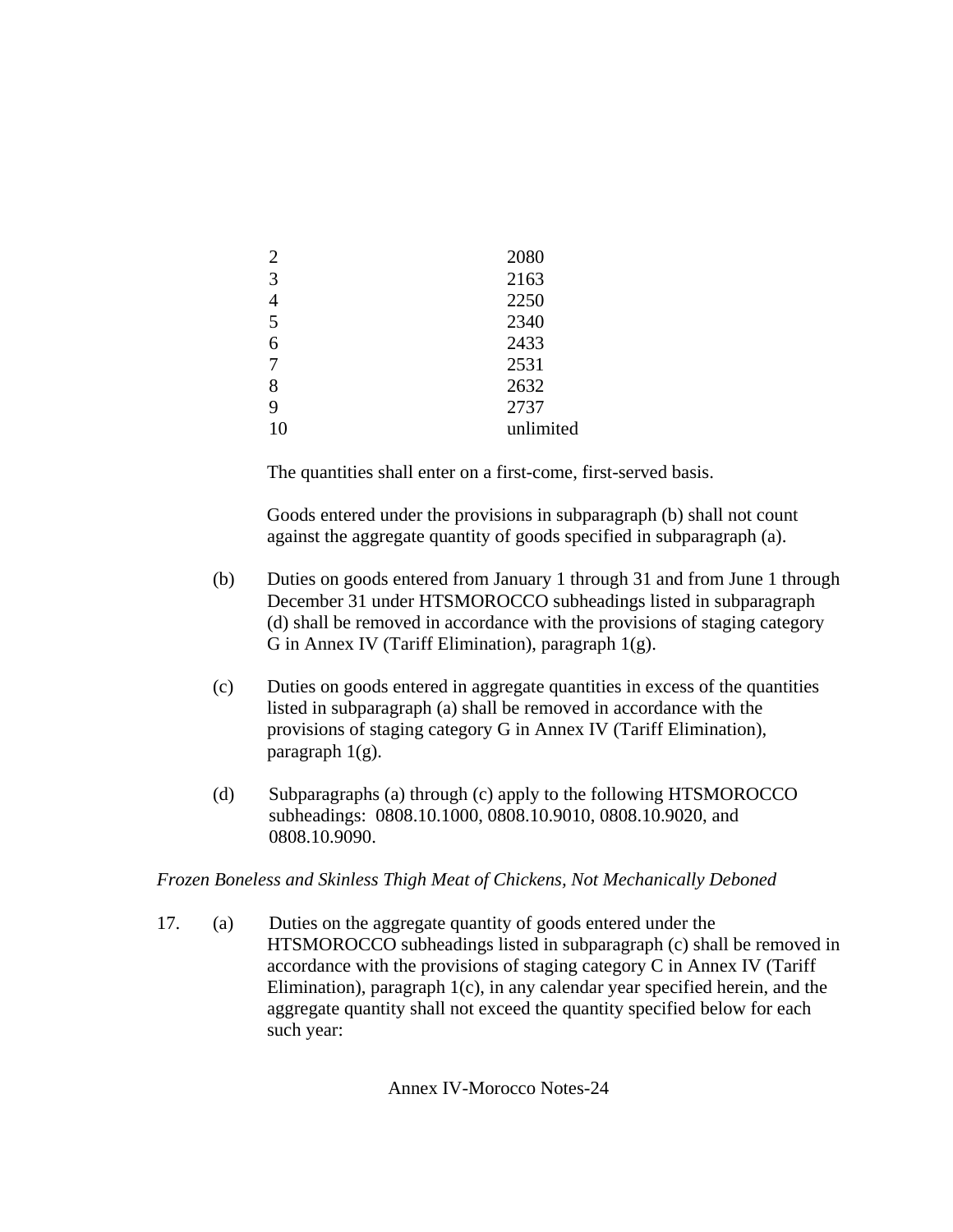| Year           | Quantity  |  |
|----------------|-----------|--|
| (Metric tons)  |           |  |
|                | 125       |  |
| $\overline{2}$ | 131       |  |
| 3              | 138       |  |
| 4              | 145       |  |
| 5              | 152       |  |
| 6              | 160       |  |
| 7              | 168       |  |
| 8              | 176       |  |
| 9              | 185       |  |
| 10             | unlimited |  |

- (b) Duties on goods entered in aggregate quantities in excess of the quantities listed in subparagraph (a) shall be removed in accordance with the provisions of staging category G in Annex IV (Tariff Elimination), paragraph 1(g).
- (c) Subparagraphs (a) and (b) apply to the following HTSMOROCCO subheading: 0207.14.0021.cc.

### *Other Frozen Deboned Poultry Meat, Not Mechanically Deboned*

18. (a) Duties on the aggregate quantity of goods entered under the HTSMOROCCO subheadings listed in subparagraph (c) shall be removed in accordance with the provisions of staging category G in Annex IV (Tariff Elimination), paragraph 1(c), in any calendar year specified herein, and the aggregate quantity shall not exceed the quantity specified below for each such year:

| Year          | Quantity |  |
|---------------|----------|--|
| (Metric tons) |          |  |
|               | 75       |  |
|               | 79       |  |
|               | 83       |  |
|               | 87       |  |